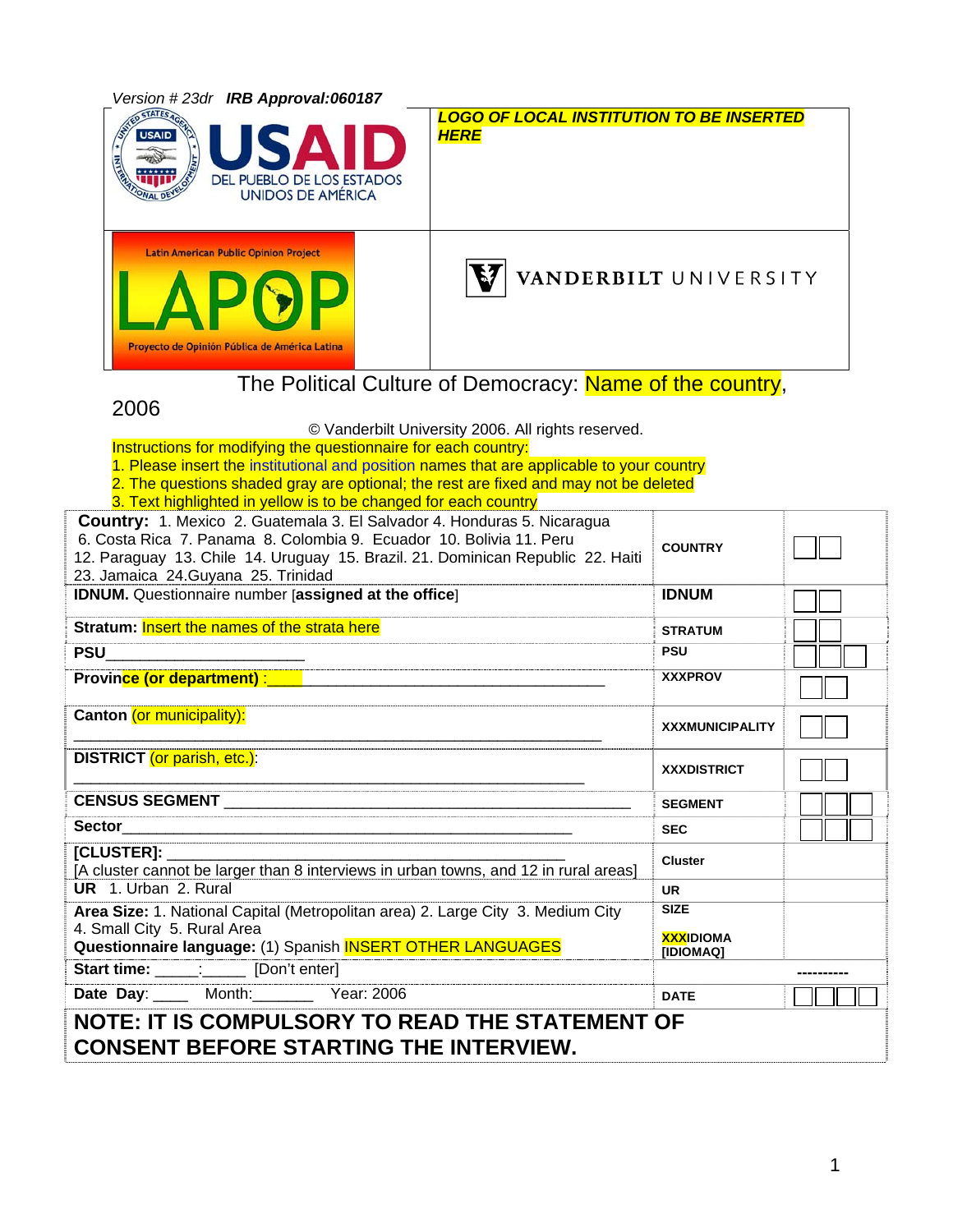| Q1. Sex (note down; do not ask): (1) Male (2) Female |  |
|------------------------------------------------------|--|

#### **A4 [COA4]**. To begin with, in your opinion, what is **the most serious** problem the country faces? **[DO NOT READ OUT THE RESPONSE OPTIONS; ONLY A SINGLE OPTION] A4**

| Water, lack of                    | 19 | Inflation, high prices                                           | 02 |
|-----------------------------------|----|------------------------------------------------------------------|----|
| Roads in poor condition           | 18 | Politicians                                                      | 59 |
| Armed conflict                    | 30 | Bad government                                                   | 15 |
| Corruption                        | 13 | Environment                                                      | 10 |
| Credit, lack of                   | 09 | Migration                                                        | 16 |
| Delinquency, crime, violence      | 05 | Narcotrafficking                                                 | 12 |
| Human rights, violations of       | 56 | Gangs                                                            | 14 |
| Unemployment                      | 03 | Poverty                                                          | 04 |
| Inequality                        | 58 | Popular protests (strikes, road<br>blocks, work stoppages, etc.) | 06 |
| Malnutrition                      | 23 | Health services, lack of provision                               | 22 |
| Forced displacement               | 32 | Kidnapping                                                       | 31 |
| <b>External debt</b>              | 26 | Security (lack of)                                               | 27 |
| <b>Discrimination</b>             | 25 | Terrorism                                                        | 33 |
| Drug addiction                    | 11 | Land to farm, lack of                                            | 07 |
| Economy, problems with, crisis of | 01 | Transportation, problems of                                      | 60 |
| Education, lack of, poor quality  | 21 | Violence                                                         | 57 |
| Electricity, lack of              | 24 | Housing                                                          | 55 |
| Demographic explosion             | 20 | Other                                                            | 70 |
| War against terrorism             | 17 | Doesn't know                                                     | 88 |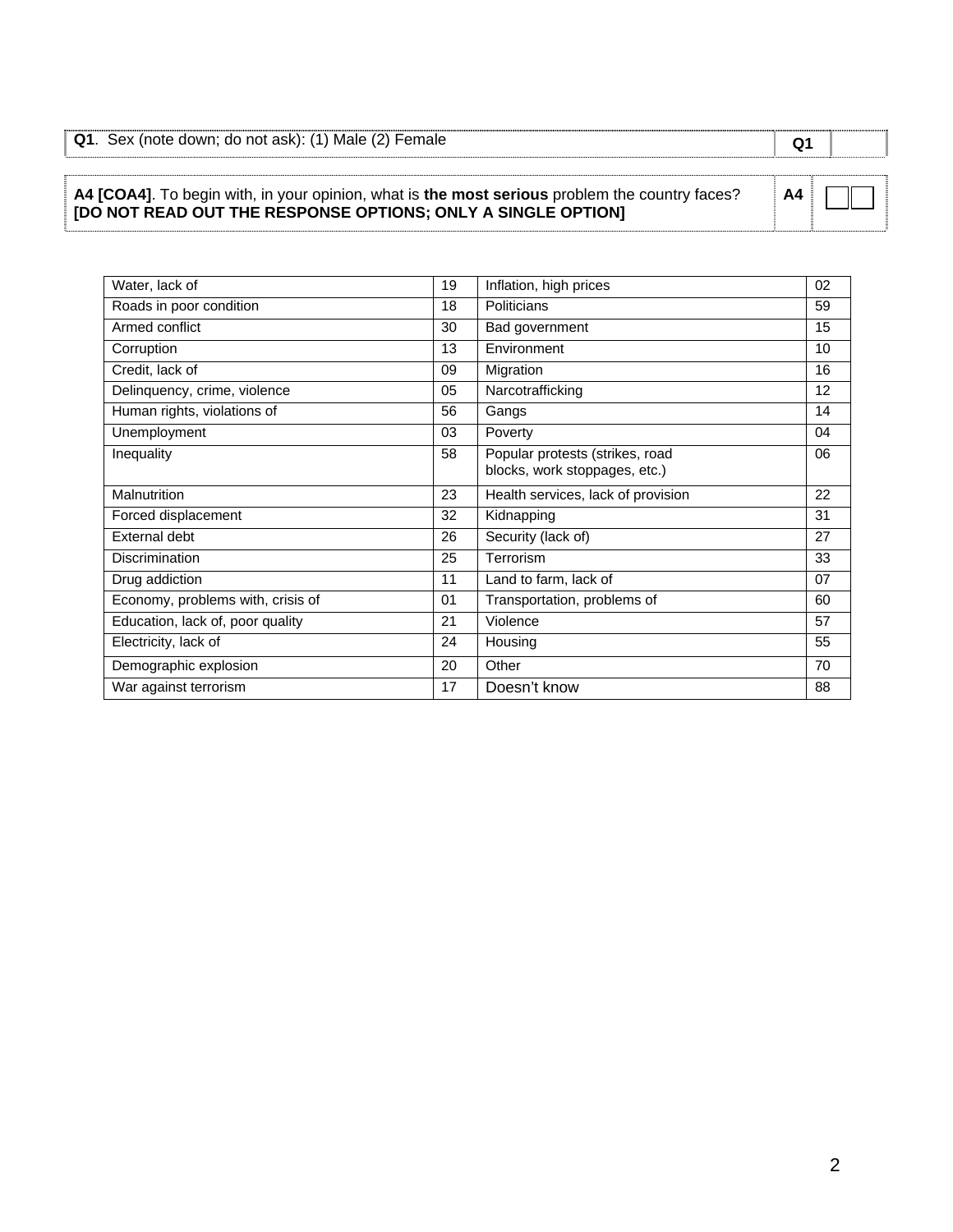| DEM13. In few words, what does democracy mean for you? [NOTICE: Do not read choices. After the first and second |
|-----------------------------------------------------------------------------------------------------------------|
| response ask, "does it mean something else?" ]. Accept up to three answers.                                     |

| It does not have any meaning<br>0<br>Liberty:<br>Liberty (without specifying what type)<br>1<br>1<br>1<br>$\overline{2}$<br>$\overline{2}$<br>$\overline{2}$<br><b>Economic Liberty</b><br>3<br>Liberty of expression<br>3<br>3<br>4<br>Liberty of movement<br>4<br>4<br>5<br>Liberty, lack of<br>5<br>5<br>6<br>6<br>Being independent<br>6<br>Economy:<br>Well being, economic progress, growth<br>7<br>7<br>7<br>8<br>8<br>Well being, lack of, no economic progress<br>8<br>9<br>Capitalism<br>9<br>9<br>Free trade, free business<br>10<br>10<br>10<br>Employment, more opportunities of<br>11<br>11<br>11 |        |
|-----------------------------------------------------------------------------------------------------------------------------------------------------------------------------------------------------------------------------------------------------------------------------------------------------------------------------------------------------------------------------------------------------------------------------------------------------------------------------------------------------------------------------------------------------------------------------------------------------------------|--------|
|                                                                                                                                                                                                                                                                                                                                                                                                                                                                                                                                                                                                                 |        |
|                                                                                                                                                                                                                                                                                                                                                                                                                                                                                                                                                                                                                 |        |
|                                                                                                                                                                                                                                                                                                                                                                                                                                                                                                                                                                                                                 |        |
|                                                                                                                                                                                                                                                                                                                                                                                                                                                                                                                                                                                                                 |        |
|                                                                                                                                                                                                                                                                                                                                                                                                                                                                                                                                                                                                                 |        |
|                                                                                                                                                                                                                                                                                                                                                                                                                                                                                                                                                                                                                 |        |
|                                                                                                                                                                                                                                                                                                                                                                                                                                                                                                                                                                                                                 |        |
|                                                                                                                                                                                                                                                                                                                                                                                                                                                                                                                                                                                                                 |        |
|                                                                                                                                                                                                                                                                                                                                                                                                                                                                                                                                                                                                                 |        |
|                                                                                                                                                                                                                                                                                                                                                                                                                                                                                                                                                                                                                 |        |
|                                                                                                                                                                                                                                                                                                                                                                                                                                                                                                                                                                                                                 |        |
|                                                                                                                                                                                                                                                                                                                                                                                                                                                                                                                                                                                                                 |        |
|                                                                                                                                                                                                                                                                                                                                                                                                                                                                                                                                                                                                                 |        |
|                                                                                                                                                                                                                                                                                                                                                                                                                                                                                                                                                                                                                 |        |
| 12<br>Employment, lack of<br>12<br>12                                                                                                                                                                                                                                                                                                                                                                                                                                                                                                                                                                           |        |
| Voting:                                                                                                                                                                                                                                                                                                                                                                                                                                                                                                                                                                                                         |        |
| Right to choose leaders<br>13<br>13<br>13                                                                                                                                                                                                                                                                                                                                                                                                                                                                                                                                                                       |        |
| Elections, voting<br>14<br>14<br>14                                                                                                                                                                                                                                                                                                                                                                                                                                                                                                                                                                             |        |
| Free elections<br>15<br>15<br>15                                                                                                                                                                                                                                                                                                                                                                                                                                                                                                                                                                                |        |
| <b>Fraudulent elections</b><br>16<br>16<br>16                                                                                                                                                                                                                                                                                                                                                                                                                                                                                                                                                                   |        |
| <b>Equality:</b>                                                                                                                                                                                                                                                                                                                                                                                                                                                                                                                                                                                                |        |
| Equality (without specifying)<br>17<br>17<br>17                                                                                                                                                                                                                                                                                                                                                                                                                                                                                                                                                                 |        |
| Economic equality, or equality of classes<br>18<br>18<br>18                                                                                                                                                                                                                                                                                                                                                                                                                                                                                                                                                     |        |
| Gender equality<br>19<br>19<br>19                                                                                                                                                                                                                                                                                                                                                                                                                                                                                                                                                                               |        |
| Equality before the laws<br>20<br>20<br>20                                                                                                                                                                                                                                                                                                                                                                                                                                                                                                                                                                      |        |
| Racial or ethnic equality<br>21<br>21<br>21                                                                                                                                                                                                                                                                                                                                                                                                                                                                                                                                                                     |        |
| 22<br>Equality, Lack of, inequality<br>22<br>22                                                                                                                                                                                                                                                                                                                                                                                                                                                                                                                                                                 |        |
| <b>Participation:</b>                                                                                                                                                                                                                                                                                                                                                                                                                                                                                                                                                                                           |        |
| Limitations of participation<br>23<br>23<br>23                                                                                                                                                                                                                                                                                                                                                                                                                                                                                                                                                                  |        |
| Participation (without saying which type)<br>24<br>24<br>24                                                                                                                                                                                                                                                                                                                                                                                                                                                                                                                                                     |        |
| Participation of minorities<br>25<br>25<br>25                                                                                                                                                                                                                                                                                                                                                                                                                                                                                                                                                                   |        |
| Power of the people<br>26<br>26<br>26                                                                                                                                                                                                                                                                                                                                                                                                                                                                                                                                                                           |        |
| <b>Rule of Law:</b>                                                                                                                                                                                                                                                                                                                                                                                                                                                                                                                                                                                             |        |
| Human Rights, respect to<br>27<br>27<br>27                                                                                                                                                                                                                                                                                                                                                                                                                                                                                                                                                                      |        |
| 28<br>28<br>Disorder, Lack of justice, corruption<br>28                                                                                                                                                                                                                                                                                                                                                                                                                                                                                                                                                         |        |
| Justice<br>29<br>29<br>29                                                                                                                                                                                                                                                                                                                                                                                                                                                                                                                                                                                       |        |
| Obey the law, Less corruption<br>30<br>30<br>30                                                                                                                                                                                                                                                                                                                                                                                                                                                                                                                                                                 |        |
| 31<br>Non-military government<br>31<br>31                                                                                                                                                                                                                                                                                                                                                                                                                                                                                                                                                                       |        |
| Live in peace, without war<br>32<br>32<br>32                                                                                                                                                                                                                                                                                                                                                                                                                                                                                                                                                                    |        |
| War, invasions<br>33<br>33<br>33                                                                                                                                                                                                                                                                                                                                                                                                                                                                                                                                                                                |        |
| Other answer<br>80<br>80<br>80                                                                                                                                                                                                                                                                                                                                                                                                                                                                                                                                                                                  |        |
| <b>DK/NA</b><br>88<br>88<br>88                                                                                                                                                                                                                                                                                                                                                                                                                                                                                                                                                                                  |        |
| Code (if R gives only one answer, 13B and 13C are<br>DEM13A<br>DEM13B                                                                                                                                                                                                                                                                                                                                                                                                                                                                                                                                           | DEM13C |
| coded with 0. If R gives two answers, 13C coded as                                                                                                                                                                                                                                                                                                                                                                                                                                                                                                                                                              |        |
| 0)<br>[If R gives only one answer, mark it and Go to A1]                                                                                                                                                                                                                                                                                                                                                                                                                                                                                                                                                        |        |

| <b>DEM13D.</b> Of these meanings of democracy you have said, in your opinion | DEM <sub>13</sub> D |  |
|------------------------------------------------------------------------------|---------------------|--|
| which is the most important? [Ask only if gave two or three answers to the   |                     |  |
| previous question. Write answer code.] 88. DK 99. INAP [One or no answer]    |                     |  |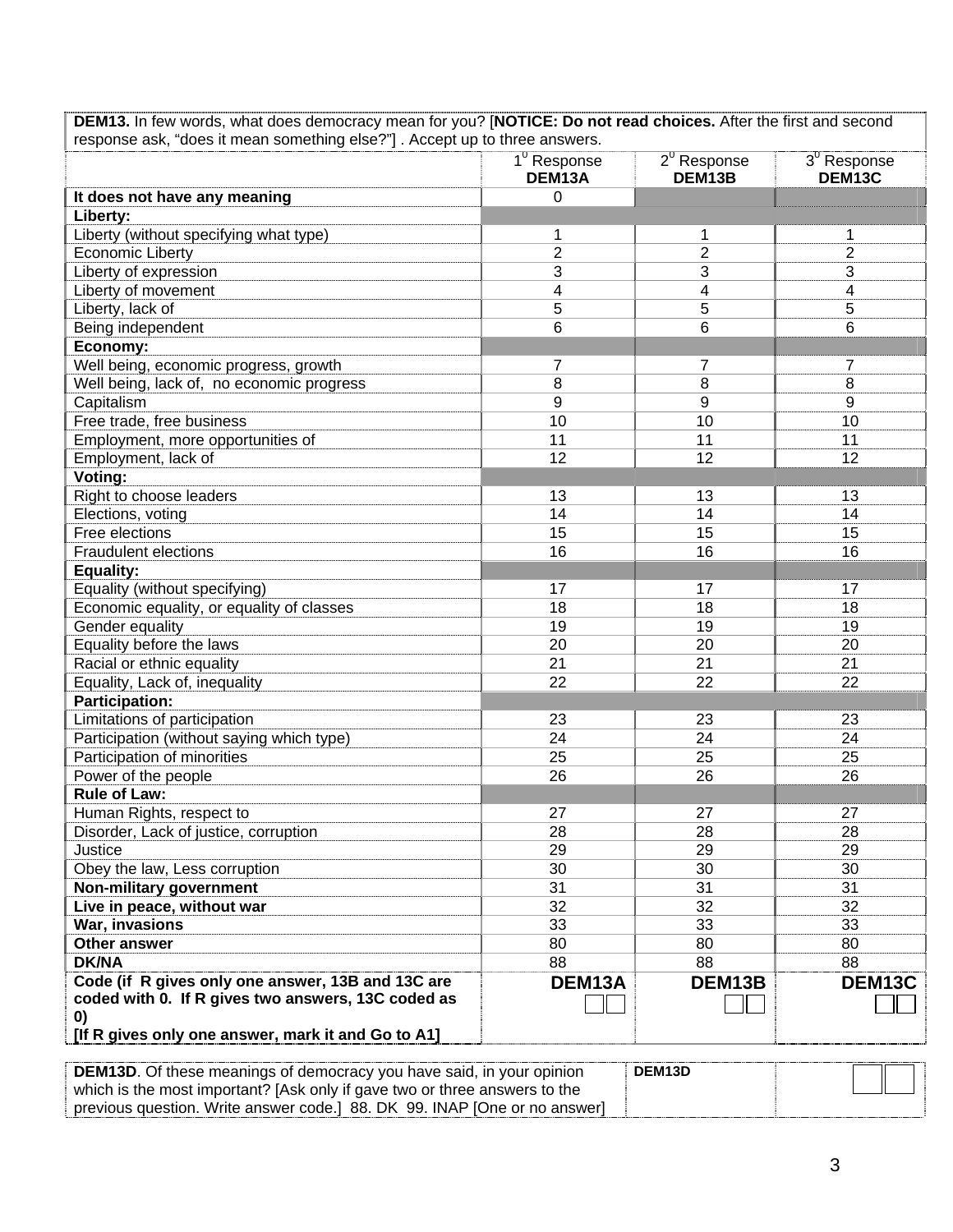#### Now, changing the subject**…[After each question, repeat "every day", "once or twice a week", "rarely", or "never" to help the respondent]**

| How frequently do you                         | .<br>Every day | Once or twice a<br>week | Rarely | <b>Never</b> | DK |                |
|-----------------------------------------------|----------------|-------------------------|--------|--------------|----|----------------|
| <b>A1.</b> Listen to the news on<br>the radio |                | כי                      | 3      | 4            | 8  | A1             |
| A2. Watch the news on TV                      |                |                         |        | 4            | 8  | A <sub>2</sub> |
| A3. Read the news in<br>newspapers            |                | າ                       | 3      | 4            | 8  | A <sub>3</sub> |
| A4i. Read the news on the<br>Internet         |                | ≏                       | 3      | 4            | 8  | A4i            |

| <b>SOCT1.</b> How would you describe the country's economic situation? Would you say that it is<br>very good, good, neither good nor bad, bad or very bad?<br>(1) Very good (2) Good (3) Neither good nor bad (fair) (4) Bad (5) Very bad (8) Doesn't<br>know | SOCT <sub>1</sub> |
|---------------------------------------------------------------------------------------------------------------------------------------------------------------------------------------------------------------------------------------------------------------|-------------------|
| <b>SOCT2.</b> Do you think that the country's current economic situation is better than, the same as<br>or worse than it was 12 months ago?<br>(1) Better (2) Same (3) Worse (8) Doesn't know                                                                 | SOCT <sub>2</sub> |
| <b>IDIO1.</b> How would describe your economic situation overall? Would you say that it is very good,<br>good, neither good nor bad, bad or very bad?<br>(1) Very good (2) Good (3) Neither good nor bad (fair) (4) Bad (5) Very bad (8) Doesn't<br>know      | <b>IDIO1</b>      |
| <b>IDIO2.</b> Do you think that your economic situation is better than, the same as, or worse than it<br>was 12 months ago?<br>$(1)$ Better $(2)$ Same $(3)$ Worse<br>(8) Doesn't know                                                                        | <b>IDIO2</b>      |

Now, moving on to a different topic, sometimes the people and communities have problems that they cannot solve by themselves, and so in order to solve them they request help from a government official or agency.

| In order to solve your problems have you ever<br>requested help or cooperation from? | Yes | No | <b>DK/DR</b> |                 |  |
|--------------------------------------------------------------------------------------|-----|----|--------------|-----------------|--|
| <b>CP2.</b> A deputy of Congress                                                     |     |    |              | CP <sub>2</sub> |  |
| <b>CP4A.</b> Any local authorities (mayor, municipality,<br>prefect)                 |     |    |              | CP3             |  |
| <b>CP4.</b> Any ministry, public institution or state agency                         |     |    |              | CP4             |  |

| <b>PROT1.</b> Have you ever participated in a public demonstration<br>or protest? Have you done it sometimes, almost never or<br>never? [If he answered "Never" or "DK", Go to CP5] | (1)<br>Sometimes | (2)<br>Almost<br>never | (3)<br>Never        | (8)<br>DK | PROT <sub>1</sub> |  |
|-------------------------------------------------------------------------------------------------------------------------------------------------------------------------------------|------------------|------------------------|---------------------|-----------|-------------------|--|
| <b>PROT2.</b> During last year, did you participate in a public<br>demonstration or protest? Did you do it sometimes, almost<br>never or never?                                     | (1)<br>Sometimes | (2)<br>Almost<br>never | (3)<br><b>Never</b> | (8)<br>DK | <b>PROT2</b>      |  |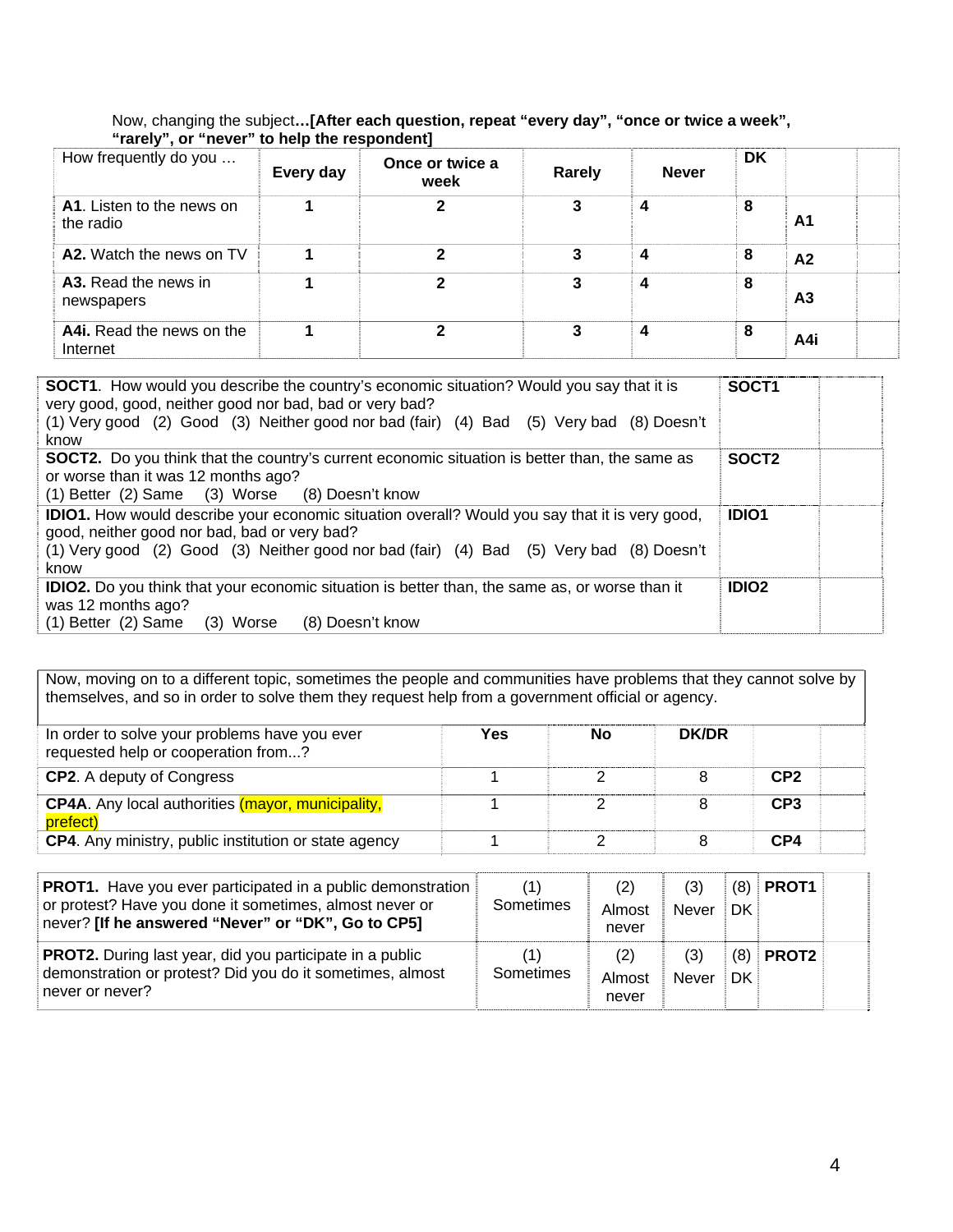| Now I am going to ask you a few questions about your<br>community and the problems it faces.                                                                                                                              | Yes | <b>No</b>     | <b>DK/DR</b> | <b>INAP</b> |                   |
|---------------------------------------------------------------------------------------------------------------------------------------------------------------------------------------------------------------------------|-----|---------------|--------------|-------------|-------------------|
| CP5. In the past year have you contributed or tried to<br>contribute toward the solution of a problem in your<br>community or in your neighborhood?<br>$(1)$ Yes [continue] $(2)$ No [Go to CP6]<br>(8) DK/DA [Go to CP6] |     | 2             | 8            |             | CP <sub>5</sub>   |
| CP5A. Have you donated money or material to help<br>address a problem in your community or in your<br>neighborhood?                                                                                                       |     | 2             | 8            | 9           | CP <sub>5</sub> A |
| <b>CP5B.</b> Have you contributed your own work or manual<br>labor?                                                                                                                                                       |     | $\mathcal{P}$ | 8            | 9           | CP <sub>5</sub> B |
| <b>CP5C.</b> Have you been attending community meetings<br>about some problem or some improvement?                                                                                                                        | 4   | 2             | 8            | 9           | CP <sub>5</sub> C |
| <b>CP5D.</b> Have you tried to help organize a new group to<br>resolve a neighborhood problem or to bring about any<br>improvement?                                                                                       | 4   | 2             | 8            | 9           | CP <sub>5</sub> D |

Now I am going to read out a list of groups and organizations. Please tell me if you attend their meetings at least once a week, once or twice a month, once or twice a year, or never. **[Repeat "once a week," "once or twice a month," once or twice a year," or "never" to help the respondent]** 

|                                                                                                      | Once a<br>week | Once or twice<br>a month | Once or<br>twice a year | <b>Never</b> | <b>DK</b> |                 |
|------------------------------------------------------------------------------------------------------|----------------|--------------------------|-------------------------|--------------|-----------|-----------------|
| <b>CP6.</b> The meetings of any religious<br>organization? You attend them                           |                | 2                        | З                       | 4            | 8         | CP <sub>6</sub> |
| <b>CP7.</b> The meetings of a parents<br>association at school? You attend them                      |                | 2                        | 3                       | 4            | 8         | CP7             |
| <b>CP8.</b> The meetings of a committee or<br>council for community improvements? You<br>attend them |                | 2                        | 3                       | 4            | 8         | CP <sub>8</sub> |
| CP9. The meetings of an association of<br>professionals, traders or farmers? You<br>attend them      |                | $\overline{2}$           | 3                       | 4            | 8         | CP <sub>9</sub> |
| <b>CP10.</b> The meetings of a labor union? You<br>attend them                                       |                | 2                        | 3                       | 4            | 8         | <b>CP10</b>     |
| <b>CP13.</b> The meetings of a political party or<br>movement? You attend them                       |                | 2                        | 3                       | 4            | 8         | <b>CP13</b>     |

**LS3**. Changing the subject, in general how satisfied are you with your life? Would you say that you are ..? (1) Very satisfied (2) Somewhat satisfied (3) Somewhat **dis**satisfied (4) Very **dis**satisfied (8) DK

**LS3** 

| IT1. Now, speaking of the people from here, would you say that people in this neighborhood are  | IT <sub>1</sub> |  |
|-------------------------------------------------------------------------------------------------|-----------------|--|
| generally very trustworthy, somewhat trustworthy, not very trustworthy or untrustworthy ?       |                 |  |
| (1) Very trustworthy (2) Somewhat trustworthy (3) not very trustworthy (4) untrustworthy (8) DK |                 |  |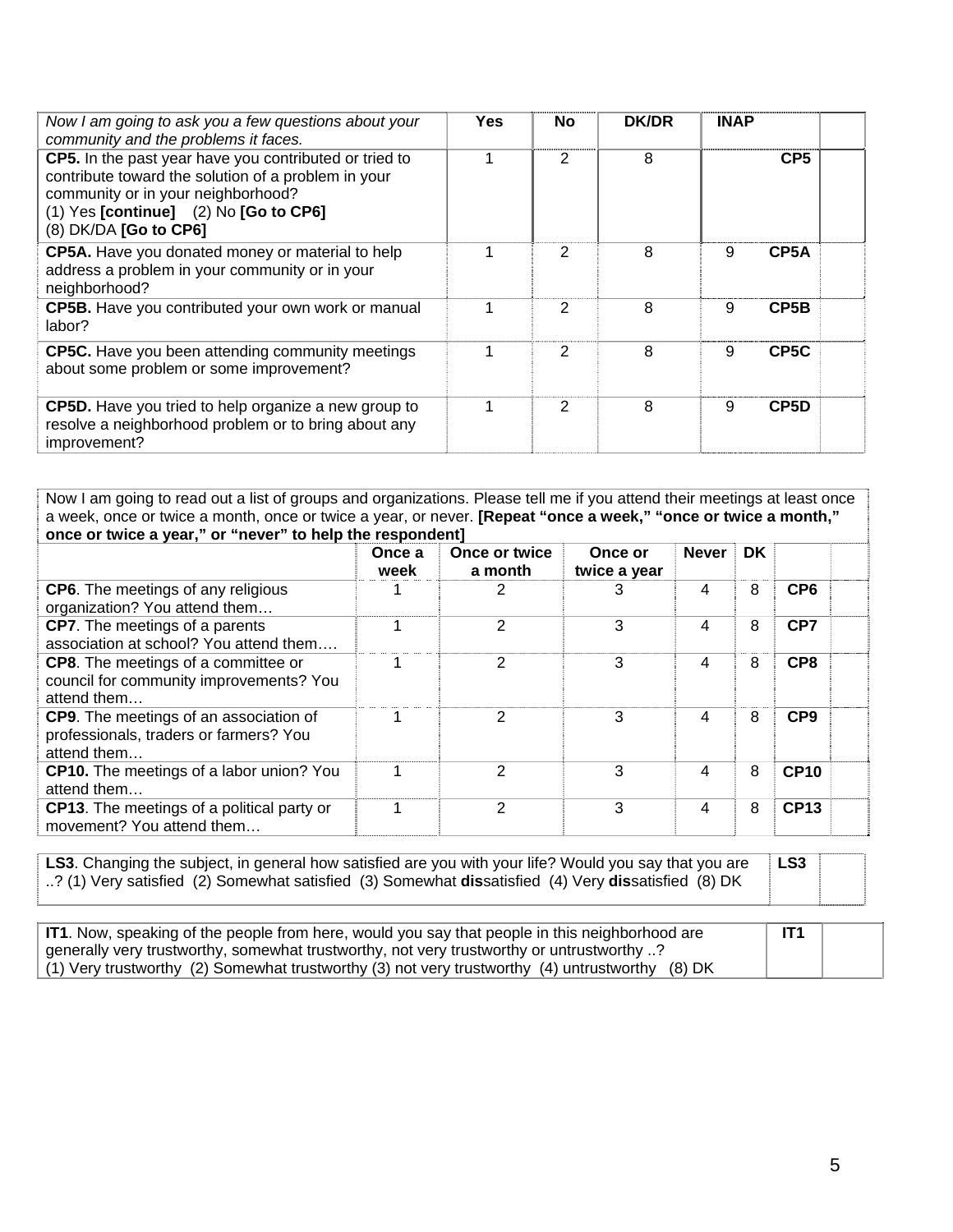#### **SHOW CARD # 1**

**L1**. (Left-Right Scale) Now, to change the subject.... On this sheet there is a 1-10 scale that goes from left to right. Today, when we speak of political tendencies, we talk of those on the left and those on the right. In other words, some people sympathize more with the left and others with the right. According to the meaning that the terms "left" and "right" have for you, and thinking of your own political tendency, where would you place yourself on this scale? Indicate the box that comes closest to your own position.

|      | ◠ |  | ∽<br>ັ |  |  | 10           | ь.        |  |
|------|---|--|--------|--|--|--------------|-----------|--|
| Left |   |  |        |  |  | <b>Right</b> | $(DK=88)$ |  |

#### **Collect Card # 1**

| Now let's talk about your municipality                                                                                                                                                                                                                                                                                                                                                                                                                         |                   |  |
|----------------------------------------------------------------------------------------------------------------------------------------------------------------------------------------------------------------------------------------------------------------------------------------------------------------------------------------------------------------------------------------------------------------------------------------------------------------|-------------------|--|
| NP1. Have you attended a town hall meeting or other meeting convened by the mayor in the past<br>(1) Yes (2) No (8) Doesn't know/Doesn't remember<br>12 months?                                                                                                                                                                                                                                                                                                | NP <sub>1</sub>   |  |
| NP1B. To what degree do you think municipal officials pay attention to what people ask for in<br>such meetings? (1) Very much (2) Somewhat (3) Not at all (8) DK                                                                                                                                                                                                                                                                                               | NP <sub>1</sub> B |  |
| NP2. Have you sought help from or presented a request to any office, official or councilman of<br>the municipality within the past 12 months? (1) Yes<br>$(2)$ No<br>(8) Doesn't know/Doesn't<br>remember                                                                                                                                                                                                                                                      | NP <sub>2</sub>   |  |
| <b>SGL1.</b> Would you say that the services the municipality is providing are? [Read options]<br>(1) Very good (2) Good (3) Neither good nor poor (fair) (4) Poor (5) Very poor (8) Doesn't know                                                                                                                                                                                                                                                              | SGL1              |  |
| SGL2. How have they treated you or your neighbors when you have had dealings with the<br>municipality? Have they treated you very well, well, neither well nor badly, badly or very badly? (1)<br>Very well (2) Well (3) Neither well nor badly (4) Badly (5) Very badly (8) Doesn't know                                                                                                                                                                      | SGL <sub>2</sub>  |  |
| <b>LGL2.</b> In your opinion, should the municipality be given more money and more responsibility or<br>should the national government assume more responsibility and provide municipal services?<br>(1) More for the municipality<br>(2) National government should assume greater responsibility<br>(3) Nothing should change [do not read]<br>(4) More to the municipality if it provides better services [do not read]<br>(8) Doesn't know/Doesn't respond | LGL <sub>2</sub>  |  |
| <b>LGL3.</b> Would you be willing to pay more taxes to the <b>municipality</b> so that it could provide better<br>services or do you believe that it would not be worth it to do so?<br>(2) Not worth it<br>(1) Willing to pay more<br>(8) Doesn't know                                                                                                                                                                                                        | LGL <sub>3</sub>  |  |
| MUNI5. Have you ever participated in drafting the municipality's budget?<br>(1) Yes, has participated (0) Has not participated<br>$(8)$ DK/DR                                                                                                                                                                                                                                                                                                                  | <b>MUNI5</b>      |  |
| MUNI6. How much confidence do you have that the Mayor's office manages funds well?<br>[Read responses] (3) A lot (2) Some (1) Little (0) None (8) DK/DR                                                                                                                                                                                                                                                                                                        | <b>MUNI6</b>      |  |
| MUNI8. Have you carried out any official dealings or requested any document at the<br>municipality in the past year? (1) Yes [continue]<br>(0) No [Go to MUNI11]<br>$(8)$ DK/DR<br>[Go to MUNI11]                                                                                                                                                                                                                                                              | <b>MUNI8</b>      |  |
| MUNI9. How were you treated? [Read responses] (1) Very well<br>$(2)$ Well<br>(3) Neither<br>(4) Poorly (5) Very poorly (8) DK/DR (9) N/A<br>well nor poorly                                                                                                                                                                                                                                                                                                    | <b>MUNI9</b>      |  |
| MUNI10. Did they address your problem or request? (1) Yes<br>$(8)$ DK/DR<br>$(0)$ No<br>(9)<br>N/A                                                                                                                                                                                                                                                                                                                                                             | <b>MUNI10</b>     |  |
| MUNI11. How much influence do you think you have on what the municipality does? Would<br>you say a lot, some, little, or no influence?<br>1. A lot 2. Some 3. Little 4. None 8. DK/DR                                                                                                                                                                                                                                                                          | <b>MUN11</b>      |  |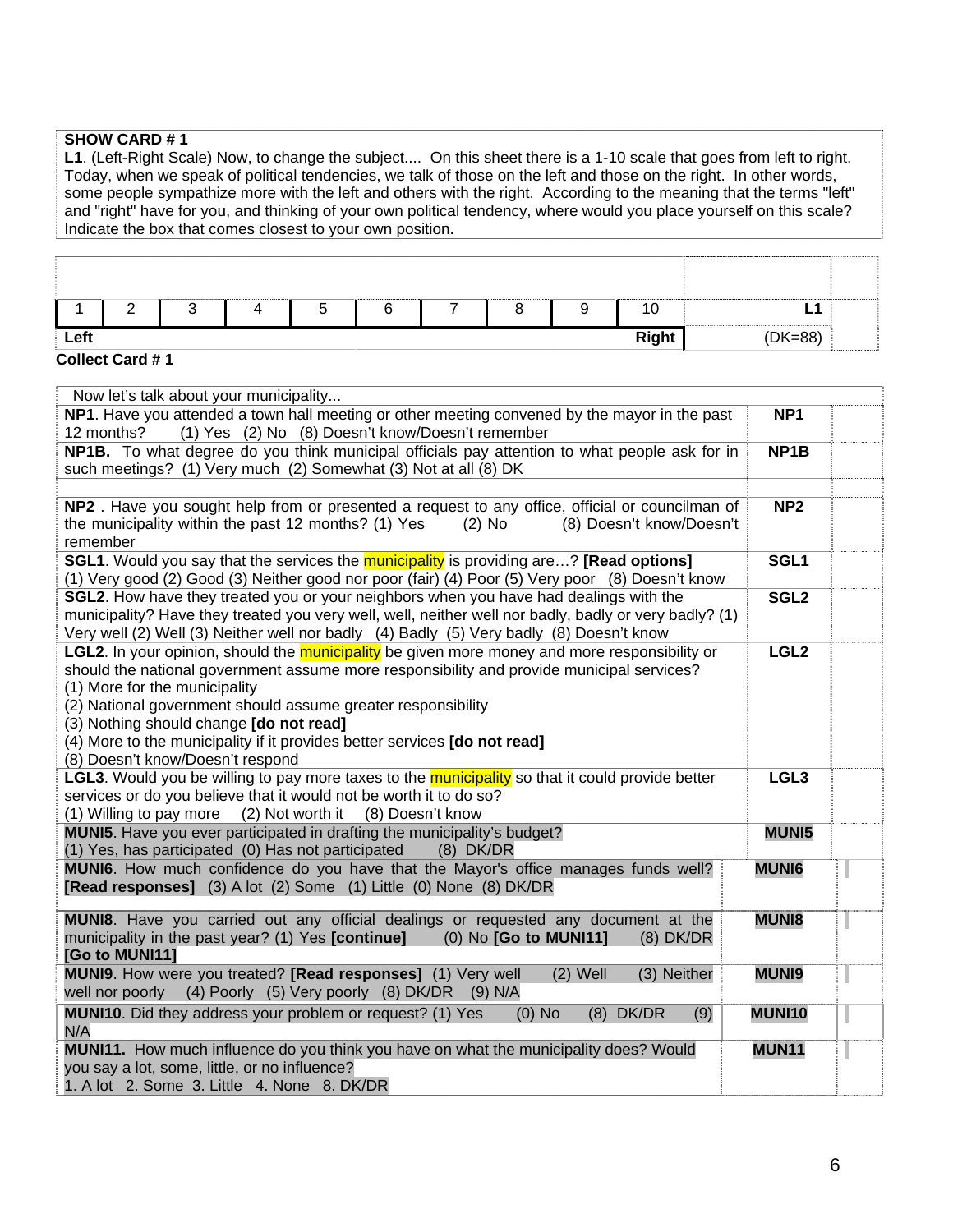**MUNI15**. How interested do you think the Mayor is in the people's participation in the work of the municipality? **[Read the options]** (3) Very interested (2) Somewhat interested (1) Little interested (0) Not at all interested (8) DK/DR

**MUNI15** 

#### DELETE THE JC SERIES FOR COSTA RICA AND PANAMA EXCEPT JC15-JC16 THAT SHOULD APPLY TO ALL THE COUNTRIES.

Now let's change the subject. Some people say that in some circumstances a military take-over through a coup d'état would be justified. In your opinion would a military coup be justified in the following circumstances? **[Read the options after each question]**:

| JC1. When there is high unemployment.                                         | (1) A military take-over<br>would be justified | (2) A military take-<br>over would not be<br>justified | $(8)$ DK | JC <sub>1</sub> |  |
|-------------------------------------------------------------------------------|------------------------------------------------|--------------------------------------------------------|----------|-----------------|--|
| JC4. When there are many social protests.                                     | (1) It would be justified                      | (2) It would not be<br>justified                       | $(8)$ DK | JC4             |  |
| <b>JC10.</b> When there is a lot of crime.                                    | (1) It would be justified                      | (2) It would not be<br>justified                       | $(8)$ DK | <b>JC10</b>     |  |
| <b>JC12.</b> When there is high inflation, with<br>excessive price increases. | (1) It would be justified                      | (2) It would not be<br>justified                       | $(8)$ DK | JC12            |  |
| JC13. When there is a lot of corruption.                                      | (1) It would be justified                      | (2) It would not be<br>justified                       | $(8)$ DK | JC13            |  |

| <b>JC15.</b> Do you think that sometimes there can be<br>sufficient grounds for the President to close down the<br>Congress or do you think there can never be a sufficient<br>reason to do so?                                | $(1)$ Yes | $(2)$ No | (8) | <b>JC15</b>       |  |
|--------------------------------------------------------------------------------------------------------------------------------------------------------------------------------------------------------------------------------|-----------|----------|-----|-------------------|--|
| JC16. Do you think that sometimes there can be<br>sufficient grounds to dissolve the <b>Supreme Court of</b><br>Justice, ADAPT THIS TO EACH COUNTRY or do you<br>think that there can never be sufficient grounds to do<br>so? | $(1)$ Yes | $(2)$ No | (8) | J <sub>C</sub> 16 |  |

| I am going to read various statements. Taking into account the current situation of the country, I would like<br>you to tell me with which of the following statements do you agree with more?<br>POP1. [Read the options]<br>1. It is necessary for the progress of the country that our presidents limit the voice and vote of the | POP <sub>1</sub> |  |
|--------------------------------------------------------------------------------------------------------------------------------------------------------------------------------------------------------------------------------------------------------------------------------------------------------------------------------------|------------------|--|
| opposition parties.<br>2. Our presidents have to permit that the opposition parties enjoy all the liberty to oppose to the                                                                                                                                                                                                           |                  |  |
| president's policies with their voice and vote, even if the opposition parties delay the progress of the<br>country.<br>8.DK/DR                                                                                                                                                                                                      |                  |  |
| POP2. [Read the options]                                                                                                                                                                                                                                                                                                             | POP <sub>2</sub> |  |
| 1. The Congress slows down the work of our presidents, and should be ignored.<br>2. Our presidents cannot ignore the Congress, even when it delays the work of the president.<br>8. DK/DR                                                                                                                                            |                  |  |
| POP3. [Read the options]<br>1. Judges frequently hinder the work of our presidents, and they should be ignored.<br>2. Even when judges sometimes hinder the work of our presidents, their decisions should always be                                                                                                                 | POP <sub>3</sub> |  |
| obeyed.                                                                                                                                                                                                                                                                                                                              |                  |  |
| 8. DK/DR                                                                                                                                                                                                                                                                                                                             |                  |  |
| POP4. [Read the options]                                                                                                                                                                                                                                                                                                             | POP <sub>4</sub> |  |
| 1. Our presidents should have the necessary power so that they can act in favor of the national interest.                                                                                                                                                                                                                            |                  |  |
| 2. The power of the president should be limited so that they do not endanger our liberties<br>8. DK/DR                                                                                                                                                                                                                               |                  |  |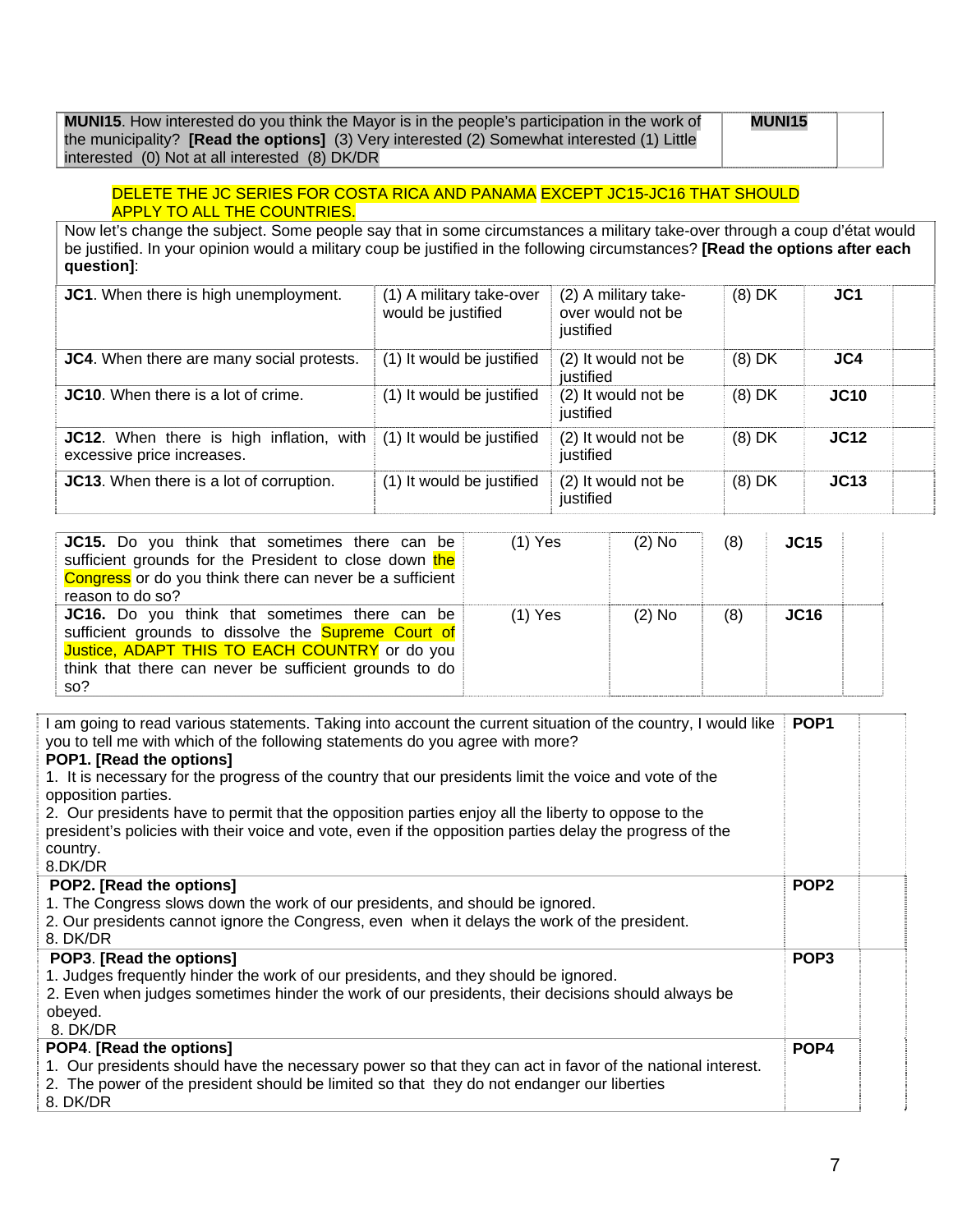| POP5. [Read the options]                                                                        | POP <sub>5</sub> |  |
|-------------------------------------------------------------------------------------------------|------------------|--|
| 1. Our presidents should do what the people want even when the laws prohibit him from doing it. |                  |  |
| 2. Our presidents should obey the laws even when the people don't like it.                      |                  |  |
| 8. DK/DR                                                                                        |                  |  |

| VIC1. Have you been a victim of any type of crime in the past 12 months?                                                                                                                                                                                                                                                                                       | VIC1             |
|----------------------------------------------------------------------------------------------------------------------------------------------------------------------------------------------------------------------------------------------------------------------------------------------------------------------------------------------------------------|------------------|
| (1) Yes [continue] (2) No [go to AOJ8] (8) DK [go to AOJ8]                                                                                                                                                                                                                                                                                                     |                  |
| VIC2. What kind of crime were you the victim of? [Read the options]<br>(1) Robbery without physical aggression or threat<br>(2) Robbery with physical aggression or threat<br>(3) Physical aggression without robbery<br>(4) Rape or sexual assault<br>(5) Kidnapping<br>(6) Damage to property<br>(7) Home burglary<br>(88) DK<br>(99) N/A (was not a victim) | VIC <sub>2</sub> |
| AOJ1. Did you report the incident to any institution?                                                                                                                                                                                                                                                                                                          | AOJ1             |
| $(1)$ Yes [Go to AOJ8]<br>(2) Did not report it (8) DK/DR (9) N/A (was not a victim)                                                                                                                                                                                                                                                                           |                  |
| AOJ1B. Why didn't you report the incident? [don't read the options]                                                                                                                                                                                                                                                                                            | AOJ1B            |
| (1) It doesn't serve any purpose                                                                                                                                                                                                                                                                                                                               |                  |
| (2) It is dangerous and for fear of reprisal                                                                                                                                                                                                                                                                                                                   |                  |
| (3) Didn't have any evidence                                                                                                                                                                                                                                                                                                                                   |                  |
| (4) It wasn't serious                                                                                                                                                                                                                                                                                                                                          |                  |
| (5) Didn't know where to lodge a report<br>(8) DK                                                                                                                                                                                                                                                                                                              |                  |
| (9) Was not a victim                                                                                                                                                                                                                                                                                                                                           |                  |
| AOJ8. In order to capture criminals do you think that the authorities should always respect                                                                                                                                                                                                                                                                    | AOJ8             |
| the law or that on occasion they can operate at the margin of the law?                                                                                                                                                                                                                                                                                         |                  |
| (1) They should always respect the law (2) Can act on the margins occasionally (8) DK<br>AOJ11. Speaking of the place or neighborhood where you live, and thinking of the possibility                                                                                                                                                                          | <b>AOJ11</b>     |
| of falling victim to an assault or a robbery, do you feel very safe, somewhat safe, somewhat                                                                                                                                                                                                                                                                   |                  |
| unsafe or very unsafe?                                                                                                                                                                                                                                                                                                                                         |                  |
| (1) Very safe (2) Somewhat safe (3) Somewhat unsafe (4) Very unsafe (8) DK                                                                                                                                                                                                                                                                                     |                  |
| AOJ11A. And speaking of the country in general, how much do you think that the level                                                                                                                                                                                                                                                                           | AOJ11A           |
| of crime that we have now represents a threat to our future well-being? [Read the<br>options]                                                                                                                                                                                                                                                                  |                  |
|                                                                                                                                                                                                                                                                                                                                                                |                  |
| (1) Very much (2) Somewhat (3) Little (4) None (8) NS/NR<br>AOJ12. If you were a victim of a robbery or assault how much faith do you have that the                                                                                                                                                                                                            | <b>AOJ12</b>     |
| judicial system would punish the guilty party? [Read the options]                                                                                                                                                                                                                                                                                              |                  |
| $(1)$ A lot $(2)$ Some $(3)$ Little $(4)$ None $(8)$ DK/DR                                                                                                                                                                                                                                                                                                     |                  |
| AOJ16A. In your neighborhood have you seen anyone selling drugs in the past year?<br>(1) Yes (2) No (8) DK                                                                                                                                                                                                                                                     | AOJ16A           |
| AOJ17. To what extent do you think your neighborhood is affected by gangs? Would you                                                                                                                                                                                                                                                                           | <b>AOJ17</b>     |
| say a great deal, somewhat, little or none?                                                                                                                                                                                                                                                                                                                    |                  |
| (1) A great deal (2) Somewhat (3) Little (4) None (8) DK                                                                                                                                                                                                                                                                                                       |                  |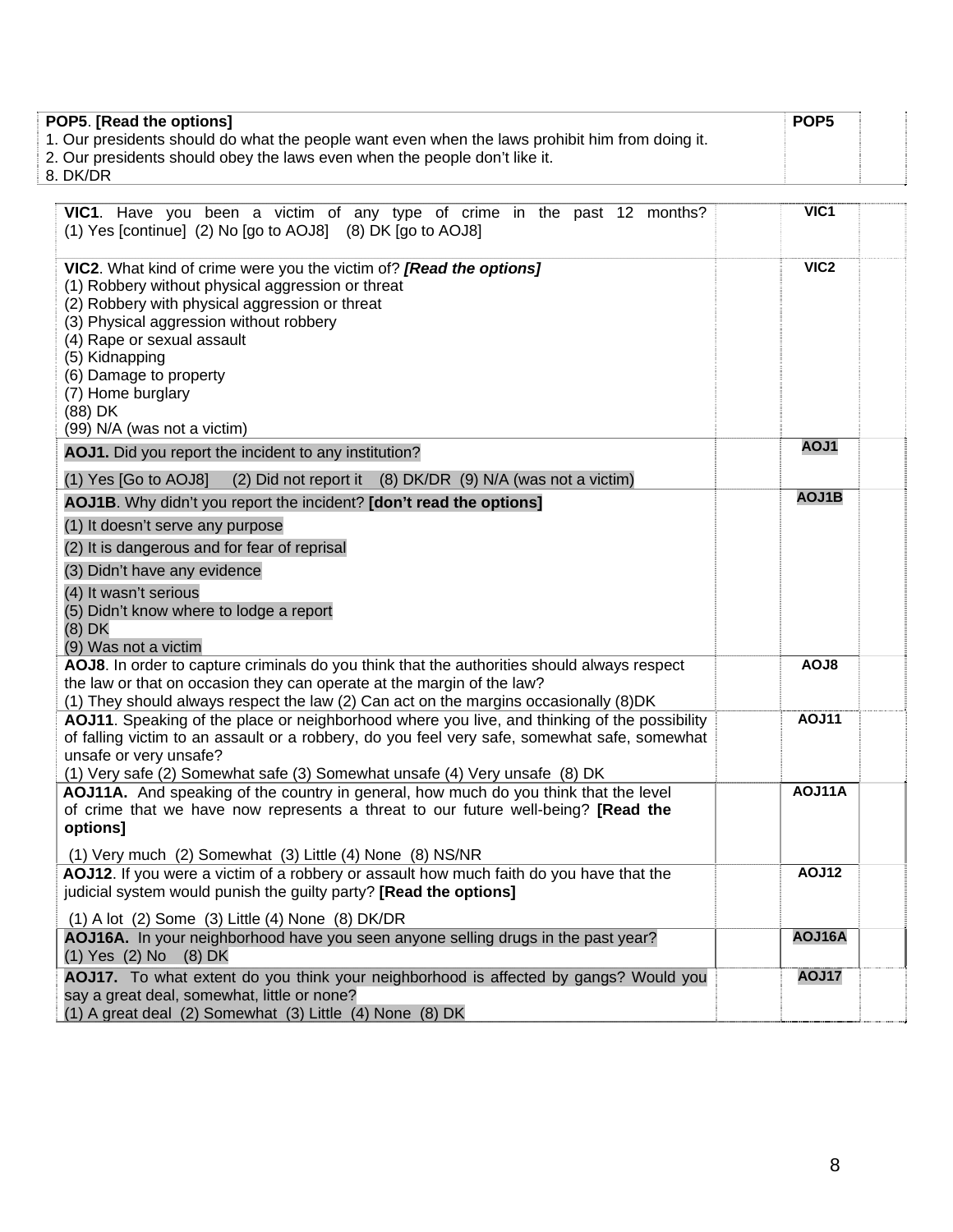| <b>AOJ18.</b> Some people say that the police in this neighborhood (village) protects people<br>from criminals, while others say that it is the police that is involved in crime. What do<br>vou think? | AOJ18 |  |
|---------------------------------------------------------------------------------------------------------------------------------------------------------------------------------------------------------|-------|--|
| (1) Police protects (2) Police involved in crime (8) DK                                                                                                                                                 |       |  |

#### Regarding the official dealings that you or someone from your family has had with the following institutions at some time, do you feel very satisfied, somewhat satisfied, somewhat dissatisfied or very dissatisfied? **(REPEAT THE RESPONSE OPTIONS IN EACH QUESTION)**

|                                                | Very<br>satisfied       | <b>Somewhat</b><br>satisfied | Somewhat<br>dissatisfied | Very<br>dissatisfied | [Don't read]<br><b>Didn't have</b><br>any official<br>dealings | <b>DK/DR</b> |                 |  |
|------------------------------------------------|-------------------------|------------------------------|--------------------------|----------------------|----------------------------------------------------------------|--------------|-----------------|--|
| <b>ST1.</b> The national<br>police             |                         | $\overline{c}$               | 3                        | 4                    | 9                                                              | 8            | ST <sub>1</sub> |  |
| <b>ST2.</b> The courts or<br>justice tribunals | $\overline{1}$          | $\overline{c}$               | 3                        | 4                    | 9                                                              | 8            | ST <sub>2</sub> |  |
| ST3. The district<br>attorney's office         |                         | $\overline{c}$               | 3                        | 4                    | 9                                                              | 8            | ST <sub>3</sub> |  |
| ST4. The<br>municipality<br>(mayor's office)   | $\overline{\mathbf{1}}$ | $\overline{\mathbf{c}}$      | 3                        | 4                    | 9                                                              | 8            | ST <sub>4</sub> |  |

 *[Give card "A" to the respondent]* 

Now we will use a card...This card has a 7 point scale; each point indicates a score that goes from 1, meaning NOT AT ALL, to 7, meaning A LOT. For example, if I asked you to what extent you like watching television, if you don't like watching it at all, you would choose a score of 1, and if, on the contrary, you like watching television a lot, you would indicate the number 7 to me. So, to what extent do you like watching television? Read me the number. *[Ensure that the respondent understands correctly]*.

| Not at all |  |  |  | A lot | Doesn't know |
|------------|--|--|--|-------|--------------|

|                                                                                                                                                                                                                                                                                                              | Note down a<br>number 1-7, or 8<br>for those who<br>don't know |
|--------------------------------------------------------------------------------------------------------------------------------------------------------------------------------------------------------------------------------------------------------------------------------------------------------------|----------------------------------------------------------------|
| <b>B1</b> . To what extent do you think the courts of justice in (country) guarantee a fair trial? ( <b>Probe:</b><br>If you think the courts do not ensure justice at all, choose the number 1; if you think the courts<br>ensure justice a lot, choose the number 7 or choose a point in between the two.) | <b>B1</b>                                                      |
| <b>B2.</b> To what extent do you respect the political institutions of (country)?                                                                                                                                                                                                                            | <b>B2</b>                                                      |
| <b>B3</b> . To what extent do you think that citizens' basic rights are well protected by the political<br>system of (country)?                                                                                                                                                                              | <b>B3</b>                                                      |
| <b>B4.</b> To what extent do you feel proud of living under the political system of (country)?                                                                                                                                                                                                               | <b>B4</b>                                                      |
| B6. To what extent do you think that one should support the political system of (country)?                                                                                                                                                                                                                   | B6                                                             |
| <b>B10A.</b> To what extent do you trust the system of justice?                                                                                                                                                                                                                                              | <b>B10A</b>                                                    |
| B11. To what extent do you trust the <b>Supreme Electoral Tribunal</b> ?                                                                                                                                                                                                                                     | B11                                                            |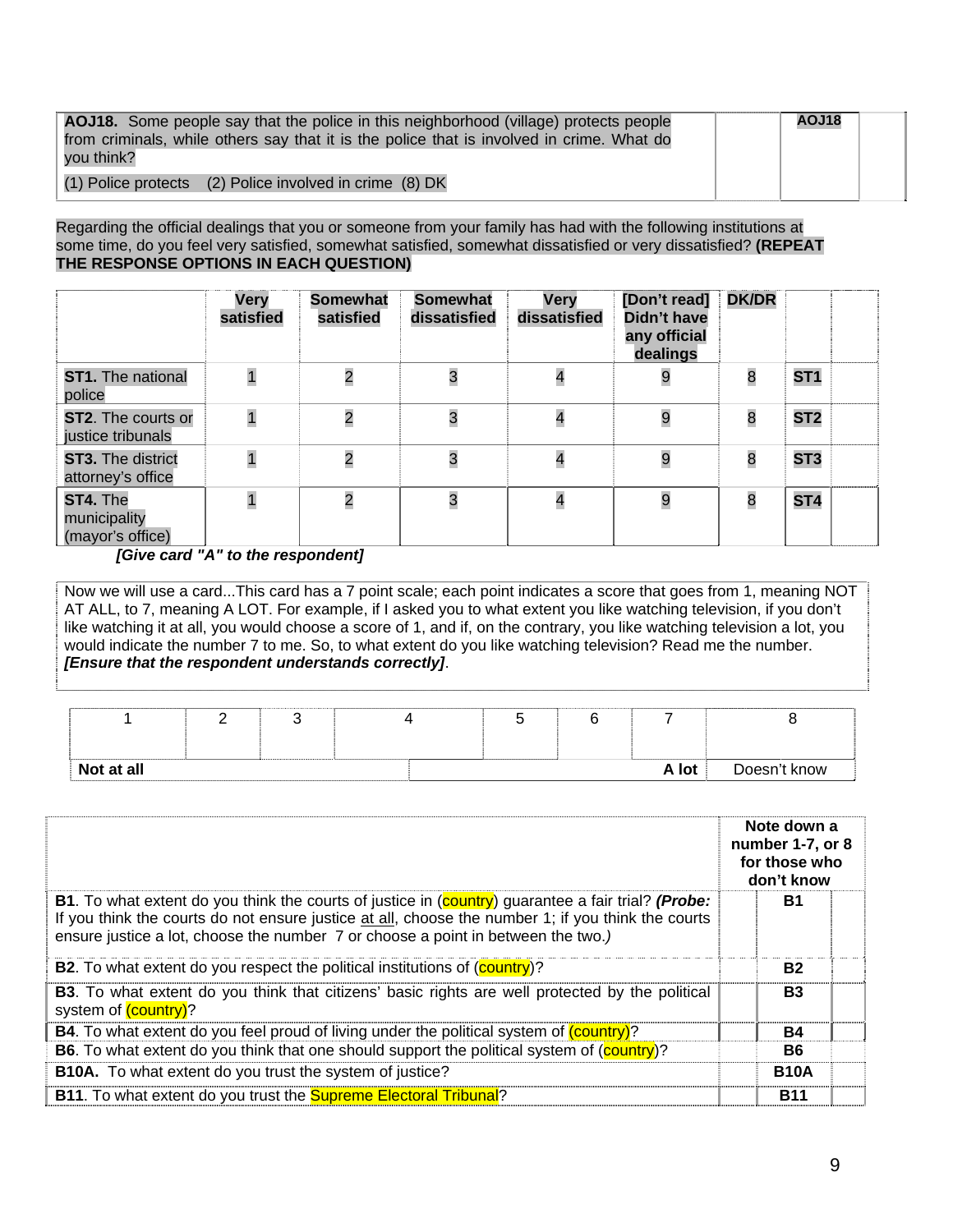|                                                                                                   | Note down a<br>number 1-7, or 8<br>for those who<br>don't know |
|---------------------------------------------------------------------------------------------------|----------------------------------------------------------------|
| B12. To what extent do you trust the Armed Forces? [ Don't use in Costa Rica, Panama or<br>Haiti] | <b>B12</b>                                                     |
| <b>B13.</b> To what extent do you trust the National Congress?                                    | <b>B13</b>                                                     |
| B14. To what extent do you trust the Central Government?                                          | <b>B14</b>                                                     |
| B15. To what extent do you trust the Public Ministry?                                             | <b>B15</b>                                                     |
| B18. To what extent do you trust the National Police?                                             | <b>B18</b>                                                     |
| B20. To what extent do you trust the Catholic Church?                                             | <b>B20</b>                                                     |
| B21. To what extent do you trust the political parties?                                           | <b>B21</b>                                                     |
| B31. To what extent do you trust the Supreme Court of Justice?                                    | <b>B31</b>                                                     |
| B32. To what extent do you trust the Mayor's office of your municipality?                         | <b>B32</b>                                                     |
| B43. To what extent are you proud of being (nationality corresponding to country)?                | <b>B43</b>                                                     |
| <b>B16.</b> To what extent do you trust the State Attorney General?                               | <b>B16</b>                                                     |
| B17. To what extent do you trust the Public Defender's Office?                                    | <b>B17</b>                                                     |
| B19. To what extent do you trust the Office of the Auditor General?                               | <b>B19</b>                                                     |
| <b>B33.</b> To what extent do you trust the <b>provincial prefecture</b> ?                        | <b>B33</b>                                                     |
| B37. To what extent do you trust the media?                                                       | <b>B37</b>                                                     |
| B40. To what extent do you trust the indigenous movements?                                        | <b>B40</b>                                                     |
| B42. To what extent do you trust the Internal Revenue Service?                                    | <b>B42</b>                                                     |
| B50. To what extent do you trust the Constitutional Tribunal?                                     | <b>B50</b>                                                     |
| B46 [b45]. To what extent do you trust the Commission for Civic Vigilance against Corruption?     | <b>B46</b>                                                     |
| <b>B47.</b> To what extent do you trust the elections?                                            | <b>B47</b>                                                     |

Now, using card "A", please answer the following questions

| Now, on the same scale, to what extent would you say the current Government<br>(continue with card A: 1-7 point scale) | Note down 1-7, $8 =$<br><b>DK</b> |  |  |
|------------------------------------------------------------------------------------------------------------------------|-----------------------------------|--|--|
| N1. To what extent would you say the current Government combats poverty?                                               | N1                                |  |  |
| N3. To what extent would you say the current Government promotes and protects<br>democratic principles?                | N3                                |  |  |
| N9. To what extent would you say the current Government combats government<br>corruption?                              | N <sub>9</sub>                    |  |  |
| N10. To what extent would you say the current Government protects human rights.                                        | <b>N10</b>                        |  |  |
| N11. To what extent would you say the current Government improves citizen<br>security?                                 | <b>N11</b>                        |  |  |
| what extent would you say the current Government combats<br><b>N12.</b> To<br>unemployment?                            | <b>N12</b>                        |  |  |

**[Collect card A]**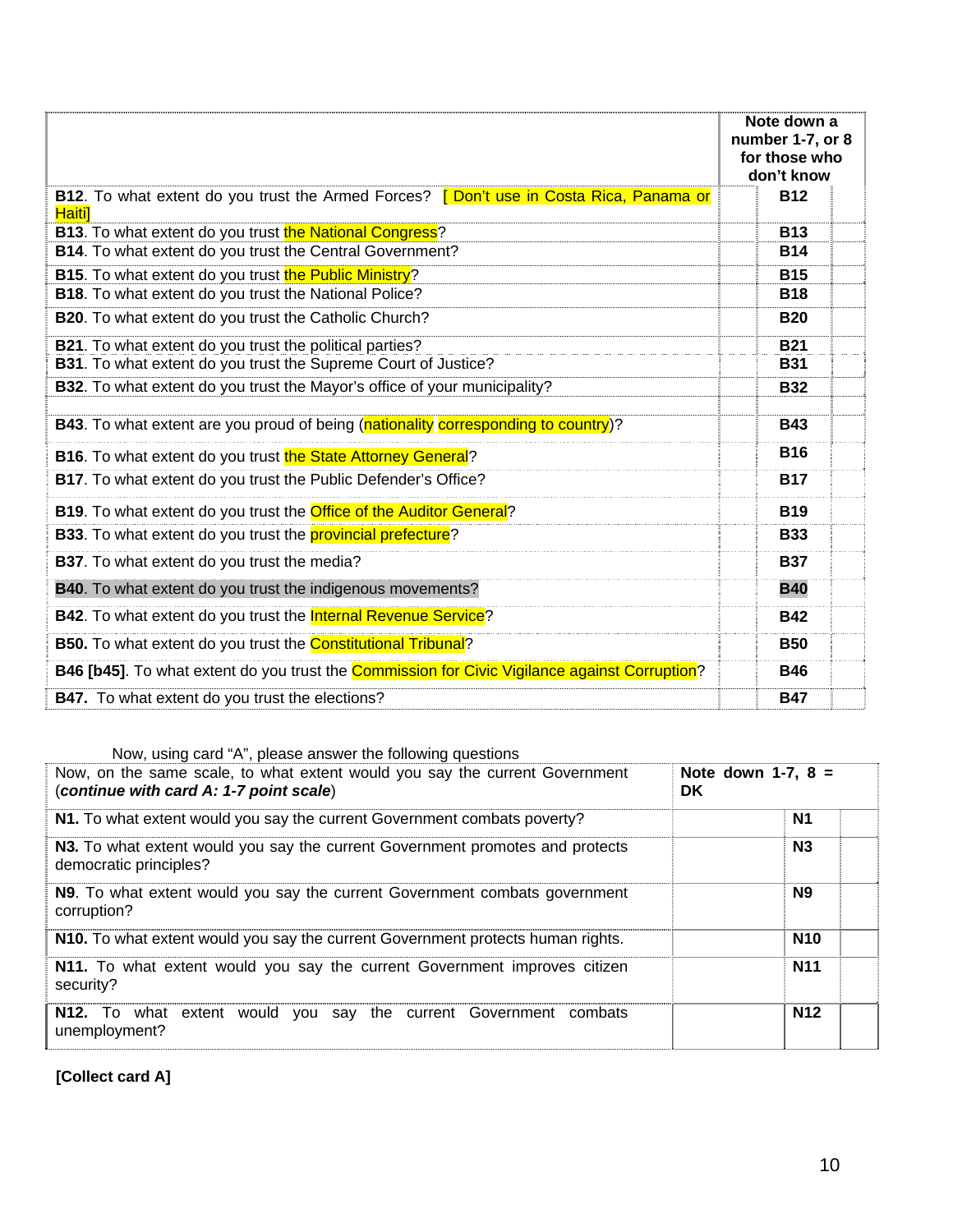| M1. Speaking in general of the incumbent government/administration, would you say that the<br>work being done by President NAME CURRENT PRESIDENT is: [Read the options] | M <sub>1</sub> |  |
|--------------------------------------------------------------------------------------------------------------------------------------------------------------------------|----------------|--|
| (1) Very good (2) Good (3) Neither good nor bad (fair) (4) Bad (5) Very bad (8) DK/DR                                                                                    |                |  |

**[Give card B]**: Now we will use a similar card, but this time 1 means "strongly disagree" and 7 means "strongly agree." I am going to read out various statements and I would like you to tell me to what extent you agree or disagree with these statements.

| Strongly disagree |  | Doesn't know |  |  |  |  |
|-------------------|--|--------------|--|--|--|--|

| Note down a number 1-7, or 8 for those who don't know                                                                               |                   |
|-------------------------------------------------------------------------------------------------------------------------------------|-------------------|
| <b>ING4.</b> Democracy may have problems, but it is better than any other form of government.<br>To what extent do you agree?       | ING4              |
| <b>PN2.</b> Despite our differences, we <b>country</b> have many things that unite us as a country. To<br>what extent do you agree? | PN <sub>2</sub>   |
| <b>DEM23.</b> There can be democracy without political parties. To what extent do you agree or<br>disagree?                         | DEM <sub>23</sub> |

#### **COLLECT CARD B**

| PN4. In general, would you say that you are very satisfied, satisfied, dissatisfied or very dissatisfied with |  |  |                                                  |                 |  |  |
|---------------------------------------------------------------------------------------------------------------|--|--|--------------------------------------------------|-----------------|--|--|
| the way in which democracy functions in <b>country</b> ?                                                      |  |  |                                                  |                 |  |  |
| (1) Very satisfied (2) Satisfied                                                                              |  |  | (3) Dissatisfied (4) Very dissatisfied (8) DK/DR |                 |  |  |
| PN5. In your opinion, is country very democratic, somewhat democratic, not very democratic or not at all      |  |  |                                                  |                 |  |  |
| democratic?                                                                                                   |  |  |                                                  | PN <sub>5</sub> |  |  |
| (1) Very democratic (2) Somewhat democratic                                                                   |  |  | (3) Not very democratic                          |                 |  |  |
| (4) Not at all democratic (8) DK/DR                                                                           |  |  |                                                  |                 |  |  |

#### **[Give the respondent card "C"]**

Now we are going to use another card. The new card has a 10 point scale, which goes from 1 to 10, where 1 means that you strongly disapprove and 10 means that you strongly approve. I am going to read you a list of some actions that people can take to achieve their political goals and objectives. Please tell me how strongly you would approve or disapprove of people taking the following actions.

|                            |  | ບ |  |  | o |                         |  | 10           | 88 |
|----------------------------|--|---|--|--|---|-------------------------|--|--------------|----|
| <b>Strongly disapprove</b> |  |   |  |  |   | <b>Strongly approve</b> |  | Doesn't know |    |

|                                                                                                  | $1-10, 88$      |  |
|--------------------------------------------------------------------------------------------------|-----------------|--|
| <b>E5</b> . That people participate in legal demonstrations.                                     | E <sub>5</sub>  |  |
| E8. That people participate in an organization or group to try to address community<br>problems. | E <sub>8</sub>  |  |
| <b>E11.</b> That people work on electoral campaigns for a political party or candidate.          |                 |  |
|                                                                                                  | E <sub>11</sub> |  |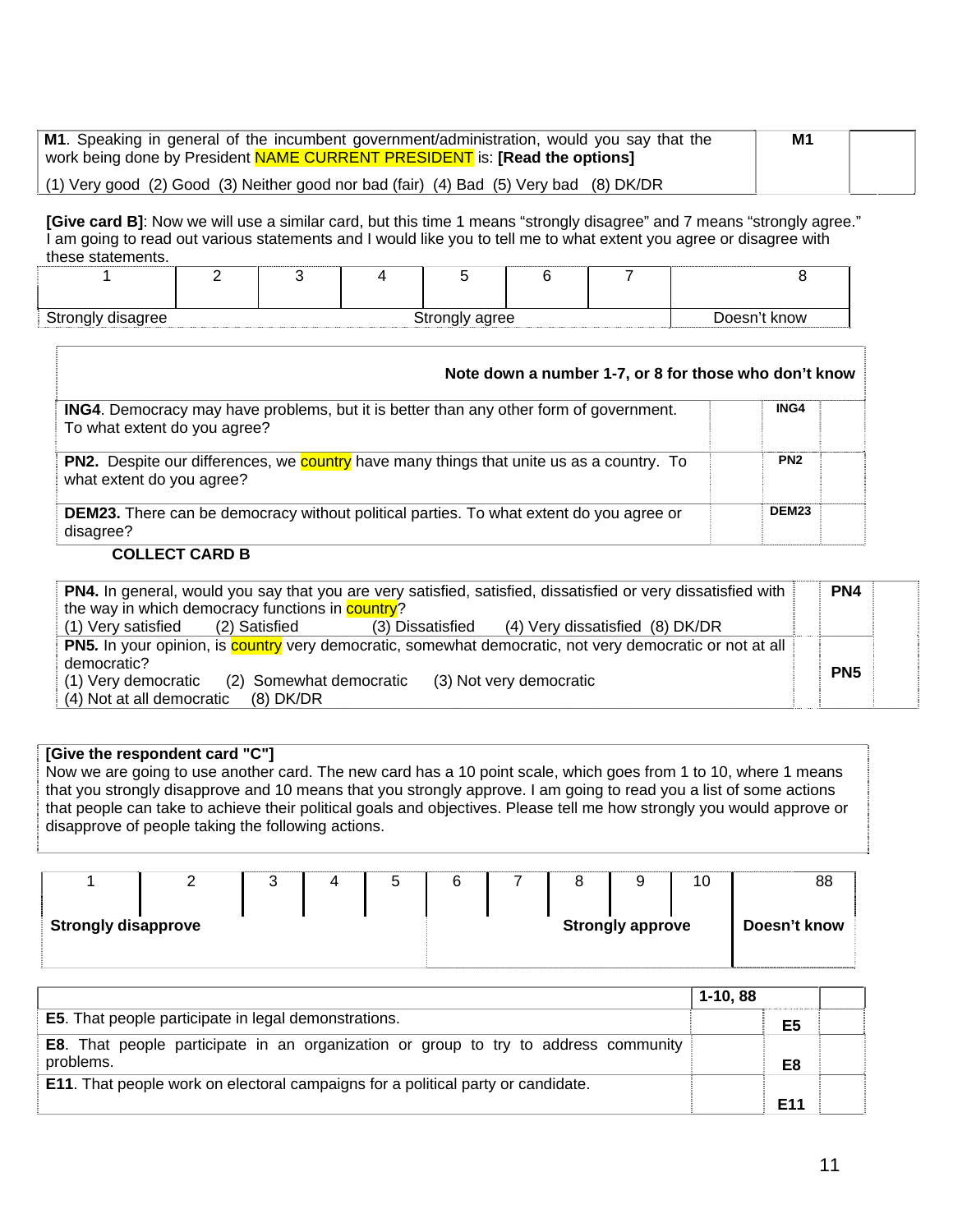| <b>E15</b> . That people participate in the closing or blocking of roads.                             | E <sub>15</sub> |
|-------------------------------------------------------------------------------------------------------|-----------------|
| E14. That people trespass on private property.                                                        | E <sub>14</sub> |
| <b>E2.</b> That people take control over factories, offices and other buildings.                      | E <sub>2</sub>  |
| <b>E3</b> . That people participate in a group wanting to carry out a violent overthrow of an elected |                 |
| government.                                                                                           | E <sub>3</sub>  |
| <b>E16.</b> That people take the law into their own hands when the state does not punish              |                 |
| criminals.                                                                                            | E <sub>16</sub> |

#### *[Don't collect card "C"]*

*Now we are going to talk about some actions the State can take. We will continue using a 1-10 scale. Please use card C again. On this scale, 1 means strongly disapprove and 10 means strongly approve.* 

|                                                       | <u>_</u> |  |  |  | C |  |  | 88           |
|-------------------------------------------------------|----------|--|--|--|---|--|--|--------------|
| <b>Strongly disapprove</b><br><b>Strongly approve</b> |          |  |  |  |   |  |  | Doesn't know |

|                                                                                                                                                         | $1-10,88$       |  |
|---------------------------------------------------------------------------------------------------------------------------------------------------------|-----------------|--|
| D32. To what extent do you approve or disapprove of a law prohibiting public protest?                                                                   | D <sub>32</sub> |  |
| D33. To what extent do you approve or disapprove of a law prohibiting the meetings of any<br>group that criticizes the <b>country</b> political system? | D <sub>33</sub> |  |
| <b>D34</b> . To what extent do you approve or disapprove of the government censoring television<br>programs?                                            | D <sub>34</sub> |  |
| <b>D36.</b> To what extent do you approve or disapprove of the government censoring books in<br>public school libraries?                                | <b>D36</b>      |  |
| D37. To what extent do you approve or disapprove of the government censoring any media<br>that criticized it?                                           | <b>D37</b>      |  |

The following questions are to find out your opinion about the different ideas of people who live in country. Please continue using the 10 point scale [card C].

|                            | - |  |  | $\sim$ |  |                         | 10 | 88           |
|----------------------------|---|--|--|--------|--|-------------------------|----|--------------|
|                            |   |  |  |        |  |                         |    |              |
| <b>Strongly disapprove</b> |   |  |  |        |  | <b>Strongly approve</b> |    | Doesn't know |

|                                                                                                                                                                                                                                                                                                         | $1-10,88$      |  |
|---------------------------------------------------------------------------------------------------------------------------------------------------------------------------------------------------------------------------------------------------------------------------------------------------------|----------------|--|
| D1. There are people who speak negatively of the country form of government, not just the<br>incumbent government but the form of government. How strongly do you approve or disapprove<br>of such people's right to vote? Please read me the number from the scale: <i>[Probe: To what</i><br>extent?1 | D <sub>1</sub> |  |
| D2. How strongly do you approve or disapprove that such people be allowed to conduct<br>peaceful demonstrations in order to express their views? Please read me the number.                                                                                                                             | D <sub>2</sub> |  |
| <b>D3.</b> How strongly do you approve or disapprove of such people being permitted to seek public<br>office?                                                                                                                                                                                           | D <sub>3</sub> |  |
| <b>D4.</b> How strongly do you approve or disapprove of such people going on television to make<br>speeches?                                                                                                                                                                                            | D4             |  |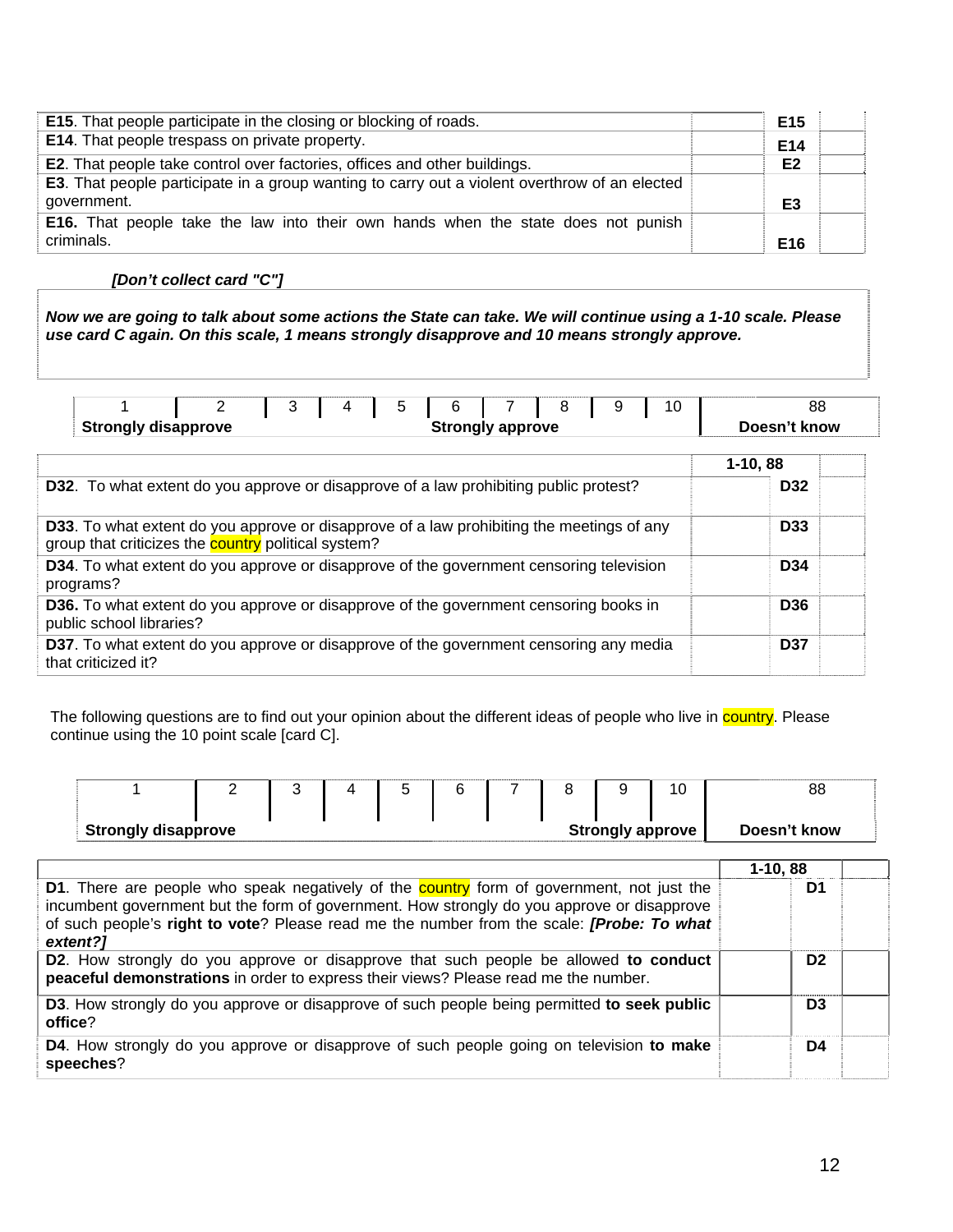| <b>D5.</b> And now, changing the topic and thinking of homosexuals, how strongly do you approve or | D5 |  |
|----------------------------------------------------------------------------------------------------|----|--|
| disapprove of such people being permitted to seek public office?                                   |    |  |

### **COLLECT CARD "C"**

| <b>DEM2.</b> With which of the following statements do you agree with most:<br>(1) For most people it doesn't matter whether a regime is democratic or non-democratic.<br>(2) Democracy is preferable to any other type of government<br>(3) In some circumstances an authoritarian government can be preferable to a democratic one.<br>$(8)$ DK/DR | DEM <sub>2</sub> |  |
|------------------------------------------------------------------------------------------------------------------------------------------------------------------------------------------------------------------------------------------------------------------------------------------------------------------------------------------------------|------------------|--|
| <b>DEM11.</b> Do you think that our country needs a government with an iron fist, or that problems can be<br>resolved with everyone's participation?<br>(1) Iron fist (2) Participation for all (8) Doesn't respond                                                                                                                                  | <b>DEM11</b>     |  |

| <b>AUT1</b> . There are people who say that we need a strong leader that does not have to be elected. | AUT <sub>1</sub> |  |
|-------------------------------------------------------------------------------------------------------|------------------|--|
| Others say that although things may not work, electoral democracy, or the popular vote, is always the |                  |  |
| best. What do you think? [Read]                                                                       |                  |  |
| (1) We need a strong leader who does not have to be elected                                           |                  |  |
| (2) Electoral democracy is the best<br>(8) DK/DR                                                      |                  |  |
|                                                                                                       |                  |  |

| <b>PP1.</b> During elections, some people try to convince others to vote for some party or candidate. How often | PP <sub>1</sub> |  |
|-----------------------------------------------------------------------------------------------------------------|-----------------|--|
| have you tried to convince others to vote for a party or candidate? [Read the options]                          |                 |  |
| (1) Frequently (2) Occasionally (3) Rarely (4) Never (8) DK/DR                                                  |                 |  |
| <b>PP2</b> . There are people who work for some party or candidate during electoral campaigns. Did you work     | PP <sub>2</sub> |  |
| for any candidate or party in the last presidential elections of 2002?                                          |                 |  |
| $(1)$ Yes, worked $(2)$ Did not work $(8)$ DK/DR                                                                |                 |  |

| Please tell me if you consider the following actions as 1) corrupt and liable to be punished; 2) corrupt but justified under<br>the circumstances; 3) not corrupt.                                                                                                                                                                                                                    |                 |  |
|---------------------------------------------------------------------------------------------------------------------------------------------------------------------------------------------------------------------------------------------------------------------------------------------------------------------------------------------------------------------------------------|-----------------|--|
| DC1. For example: A congressperson accepts a bribe of ten thousand dollars from a company. Do<br>you think that what the congressperson did is [Read the options]:<br>1) Corrupt and should be punished<br>2) Corrupt but justified<br>3) Not corrupt DK=8                                                                                                                            | DC <sub>1</sub> |  |
| <b>DC10.</b> A mother of several children needs to obtain a birth certificate for one of them. In order not to<br>waste time waiting, she pays the municipal official amount and currency of country equivalent to \$5<br>USD. Do you think that what the woman did is [Read the options]:<br>1) Corrupt and should be punished<br>2) Corrupt but justified<br>3) Not corrupt<br>DK=8 | <b>DC10</b>     |  |
| <b>DC13.</b> An unemployed individual is the brother-in-law of an important politician, and the politician uses<br>his influence to get his brother-in-law a job. Do you think the politician is [Read the options]:<br>1) Corrupt and should be punished<br>2) Corrupt but justified<br>3) Not corrupt<br>$DK=8$                                                                     | <b>DC13</b>     |  |

|                                                                          | No | Yes | DK | N/A |                  |  |
|--------------------------------------------------------------------------|----|-----|----|-----|------------------|--|
| Now we want to talk about your personal experience with things           |    |     |    |     |                  |  |
| that happen in life                                                      |    |     |    |     |                  |  |
| <b>EXC2.</b> Has any police official asked you for bribe during the last |    |     |    |     | EXC <sub>2</sub> |  |
| year?                                                                    |    |     |    |     |                  |  |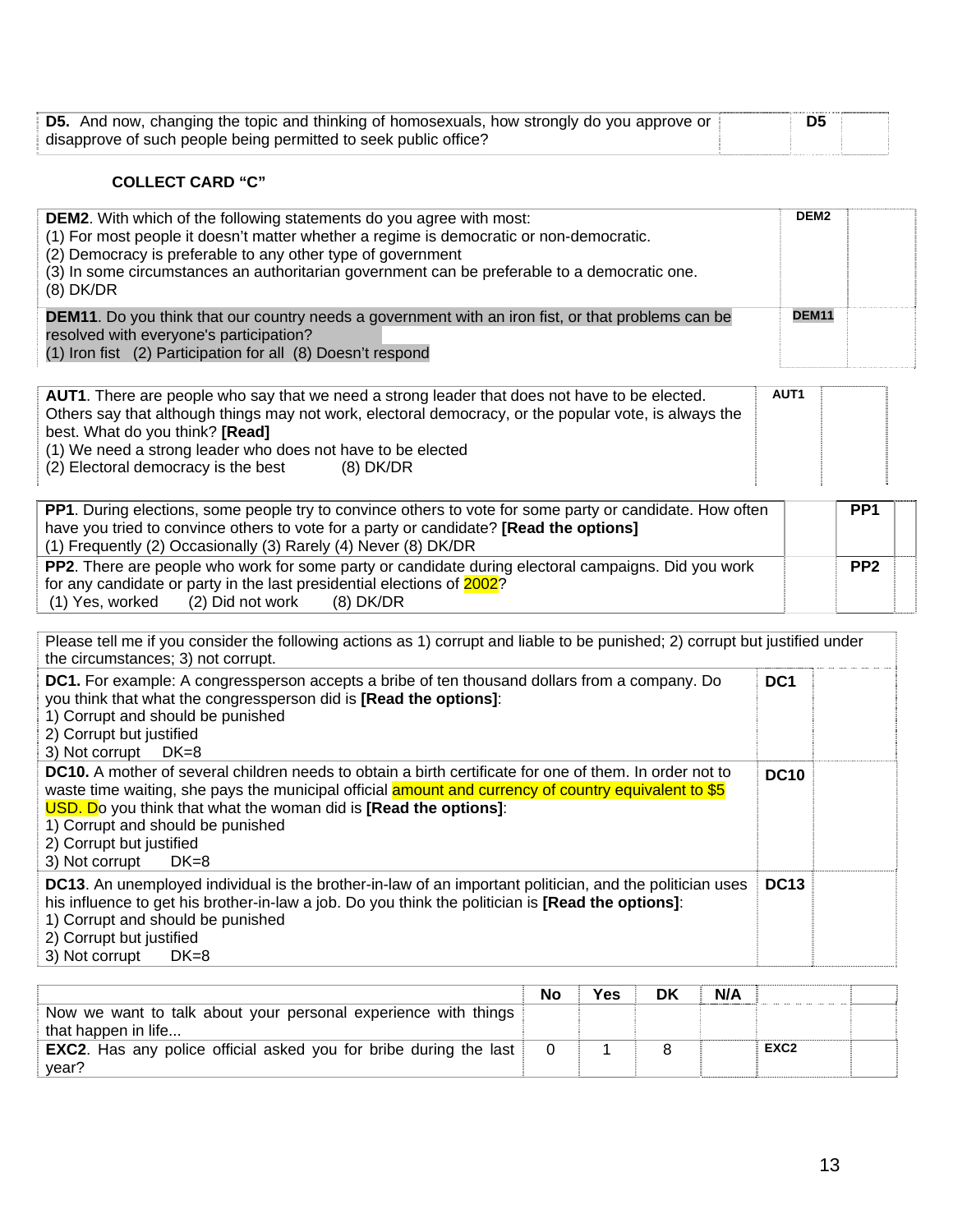|                                                                                                                                                                                                                                                                                                                                                           | <b>No</b>   | <b>Yes</b>   | <b>DK</b> | N/A |                  |
|-----------------------------------------------------------------------------------------------------------------------------------------------------------------------------------------------------------------------------------------------------------------------------------------------------------------------------------------------------------|-------------|--------------|-----------|-----|------------------|
| <b>EXC6.</b> During the last year has any public official asked you for a<br>bribe?                                                                                                                                                                                                                                                                       | $\Omega$    | 1            | 8         |     | EXC <sub>6</sub> |
| <b>EXC11.</b> During the last year have you had any official dealings with<br>the municipality?<br>If the answer is No $\rightarrow$ note down 9<br>If it is Yes $\rightarrow$ ask the following:<br>During the last year, to process any kind of document (like a<br>license, for example), have you had to pay any money above that<br>required by law? | $\mathbf 0$ | $\mathbf{1}$ | 8         | 9   | <b>EXC11</b>     |
| <b>EXC13.</b> Are you currently employed?<br>If the answer is No $\rightarrow$ note down 9<br>If it is Yes $\rightarrow$ ask the following:<br>At your workplace, has anyone asked you for an inappropriate<br>payment during the last year?                                                                                                              | $\Omega$    | 1            | 8         | 9   | <b>EXC13</b>     |
| <b>EXC14.</b> During the last year, have you had any business in the<br>courts?<br>If the answer is No $\rightarrow$ note down 9<br>If it is Yes $\rightarrow$ ask the following:<br>Have you had to give a bribe to the courts during the last year?                                                                                                     | $\Omega$    | 1            | 8         | 9   | <b>EXC14</b>     |
| <b>EXC15.</b> Have you used the public health services during the last<br>year? If the answer is No $\rightarrow$ note down 9<br>If it is Yes $\rightarrow$ ask the following:<br>In order to be attended to in a hospital or a clinic during the last<br>year, have you had to give a bribe?                                                             | $\mathbf 0$ | $\mathbf{1}$ | 8         | 9   | <b>EXC15</b>     |
| <b>EXC16.</b> Did you have a child in school during the last year?<br>If the answer is No $\rightarrow$ note down 9<br>If it is Yes $\rightarrow$ ask the following:<br>Have you had to give a bribe at school during the last year?                                                                                                                      | $\mathbf 0$ | 1            | 8         | 9   | <b>EXC16</b>     |
| <b>EXC17.</b> Has anyone asked you for a bribe to avoid having the<br>electricity turned off?                                                                                                                                                                                                                                                             | 0           | 1            | 8         |     | <b>EXC17</b>     |
| <b>EXC18.</b> Do you think that the way things are, sometimes giving a<br>bribe is justified?                                                                                                                                                                                                                                                             | $\Omega$    | 1            | 8         |     | <b>EXC18</b>     |
| EXC19. Do you think that in our society giving bribes is justified<br>because of the poor public services, or do you think it is not<br>justified?                                                                                                                                                                                                        | (0)         | (1)          | (8)       |     | <b>EXC19</b>     |

|       | <b>EXC7.</b> Taking into account your own experience or what you have heard, corruption among public | <b>EXC7</b> |
|-------|------------------------------------------------------------------------------------------------------|-------------|
|       | officials is [Read] (1) very common, (2) common, (3) uncommon, or (4) very uncommon? (8)             |             |
| DK/DR |                                                                                                      |             |

| Now we want to know how much information about politics and the country is transmitted to the<br>people     | GI1             |  |
|-------------------------------------------------------------------------------------------------------------|-----------------|--|
| GI1. What is the name of the current president of the United States? [Don't read, George Bush] (1)          |                 |  |
| Correct (2) Incorrect (8) Do not Know (9) No Answer                                                         |                 |  |
| GI2. What is the name of the President of Congress in country? <i>[Don't read, insert name]</i> (1) Correct | GI <sub>2</sub> |  |
| (2) Incorrect (8) Do not Know (9) No Answer                                                                 |                 |  |
| GI3. How many provinces does the country has? [Don't read, insert number of provinces]                      | GI <sub>3</sub> |  |
| (1) Correct (2) Incorrect (8) Do not Know (9) No Answer                                                     |                 |  |
| NICARAGUA AND PANAMA ACCEPT WITH OR WITHOUT COMARCAS                                                        |                 |  |
| GI4. How long is the presidential term in <b>country?</b> [Don't read, <i>insert number of years</i> ]      | GI <sub>4</sub> |  |
| ((1) Correct (2) Incorrect (8) Do not Know (9) No Answer                                                    |                 |  |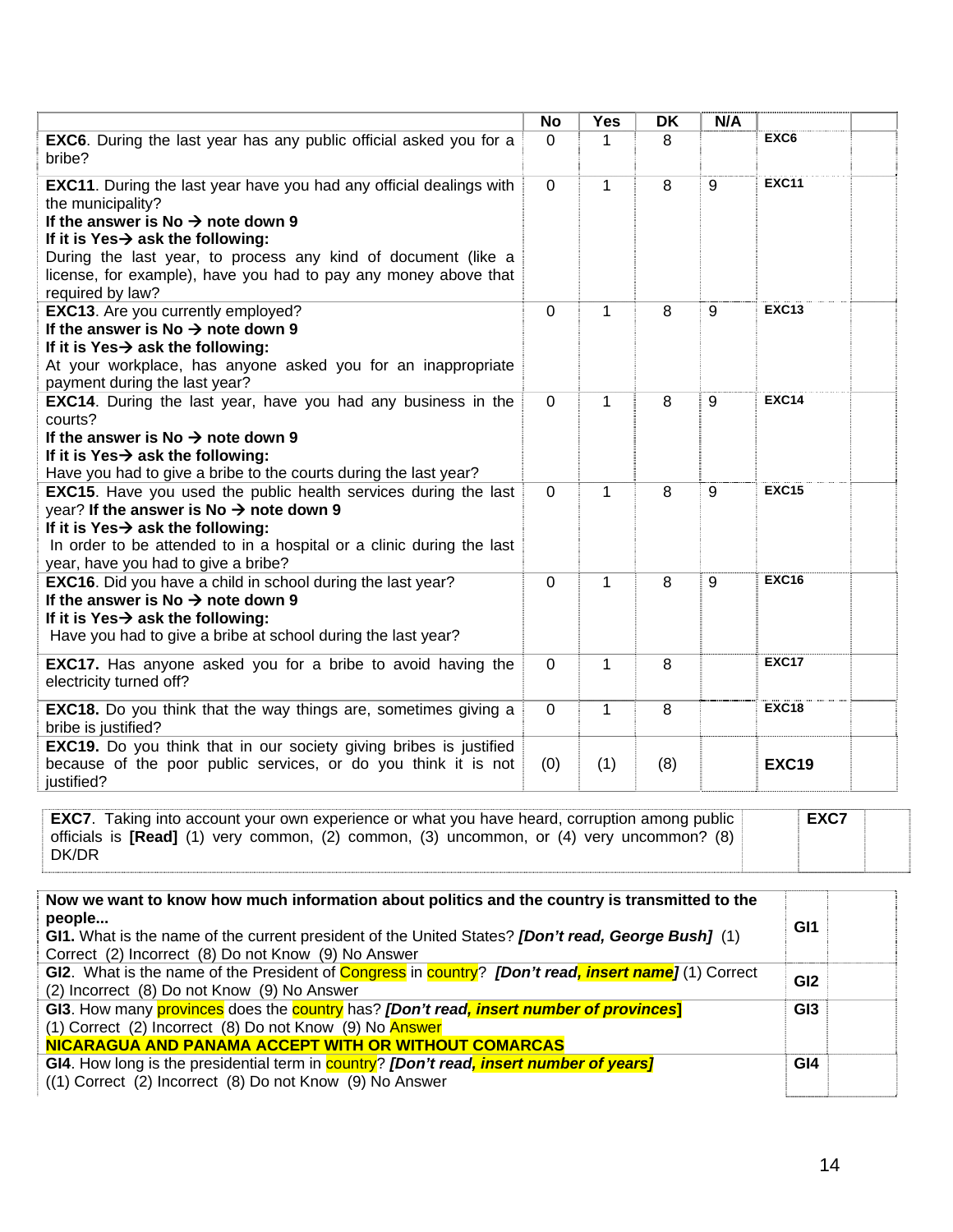|         | GI5. What is the name of the president of Brazil? [Don't read, Luiz Inácio Lula da Silva, also accept | GI <sub>5</sub> |  |
|---------|-------------------------------------------------------------------------------------------------------|-----------------|--|
| "Lula"] |                                                                                                       |                 |  |
|         | (1) Correct (2) Incorrect (8) Do not Know (9) No Answer                                               |                 |  |

| VB1. Are you registered to vote? [El Salvador, Costa Rica, Panama, Peru: Do you have an<br>VB1<br>Identity Card?] (1) Yes [Continue] (2) No [Go to VB10] (3) Being processed [Go to VB10] (8)<br>DK [Go to VB10]<br>VB2. Did you vote in the last presidential elections?<br>(1) Voted [Continue] (2) Did not vote [Go to VB4] (8) DK [Go to VB6]<br>[NB; Write the first tree letters of the country name in the code of this question. For<br>ECUVB3<br>example, for Costa Rica, it should be COSVB3]<br>XXXVB3 [VB3]. For which candidate did you vote for President in the last presidential elections?<br>[DON'T READ THE LIST]<br>0. No one (voted but left ballot blank or annulled their vote)<br>1. INSERT NAMES AND PARTIES<br>$\overline{\mathbf{2}}$ .<br>3.<br>77. Other<br><b>88. DK/DR</b><br>99. N/A (Did not vote)<br>[IF VOTED, GO TO VB8] VB4. If you did not vote, why did you not vote in the last presidential<br>VB4<br>elections? [Note down only a single response]<br>1 Lack of transport<br>2 Illness<br>3 Lack of interest<br>4 Did not like any of the candidates<br>5 Doesn't believe in the system<br>6 Lack of an identity card<br>7 Was not listed in the electoral rolls<br>10 Was under the voting age<br>11 Arrived late and polling station was closed<br>12 Had to work<br>13. Physical incapacity or handicap<br>14. Other reason<br>(88) DK/DR<br>(99) N/A (Voted)<br>[After this question, go toVB6]<br>VB8. [For those who voted] When you voted, which of the following reasons was the more<br>VB8<br>important of your vote?<br>(1) The qualities of the candidate<br>(2) The political party of the candidate<br>(3) The plan of government of the candidate<br>(8) DK (9) NA (Didn't vote)<br>VB <sub>6</sub><br>VB6. Did you vote for a deputy in the last elections?<br>1. Yes [Continue] 2. No. [Go to VB10] 8. DK [Go to VB10]<br>[NB; Write the first tree letters of the country name in the code of this question. For<br>VB7<br>example, for Costa Rica, it should be COSVB7]<br>XXXVB7. For which party did you vote for deputy in the last elections?<br>1. INSERT LIST.<br>$\overline{\mathbf{2}}$ .<br>3.<br>77. Other<br>88. Doesn't know<br>99. N/A (didn't vote) |  |  |
|--------------------------------------------------------------------------------------------------------------------------------------------------------------------------------------------------------------------------------------------------------------------------------------------------------------------------------------------------------------------------------------------------------------------------------------------------------------------------------------------------------------------------------------------------------------------------------------------------------------------------------------------------------------------------------------------------------------------------------------------------------------------------------------------------------------------------------------------------------------------------------------------------------------------------------------------------------------------------------------------------------------------------------------------------------------------------------------------------------------------------------------------------------------------------------------------------------------------------------------------------------------------------------------------------------------------------------------------------------------------------------------------------------------------------------------------------------------------------------------------------------------------------------------------------------------------------------------------------------------------------------------------------------------------------------------------------------------------------------------------------------------------------------------------------------------------------------------------------------------------------------------------------------------------------------------------------------------------------------------------------------------------------------------------------------------------------------------------------------------------------------------------------------------------------------------------------------------------------------|--|--|
|                                                                                                                                                                                                                                                                                                                                                                                                                                                                                                                                                                                                                                                                                                                                                                                                                                                                                                                                                                                                                                                                                                                                                                                                                                                                                                                                                                                                                                                                                                                                                                                                                                                                                                                                                                                                                                                                                                                                                                                                                                                                                                                                                                                                                                |  |  |
|                                                                                                                                                                                                                                                                                                                                                                                                                                                                                                                                                                                                                                                                                                                                                                                                                                                                                                                                                                                                                                                                                                                                                                                                                                                                                                                                                                                                                                                                                                                                                                                                                                                                                                                                                                                                                                                                                                                                                                                                                                                                                                                                                                                                                                |  |  |
|                                                                                                                                                                                                                                                                                                                                                                                                                                                                                                                                                                                                                                                                                                                                                                                                                                                                                                                                                                                                                                                                                                                                                                                                                                                                                                                                                                                                                                                                                                                                                                                                                                                                                                                                                                                                                                                                                                                                                                                                                                                                                                                                                                                                                                |  |  |
|                                                                                                                                                                                                                                                                                                                                                                                                                                                                                                                                                                                                                                                                                                                                                                                                                                                                                                                                                                                                                                                                                                                                                                                                                                                                                                                                                                                                                                                                                                                                                                                                                                                                                                                                                                                                                                                                                                                                                                                                                                                                                                                                                                                                                                |  |  |
|                                                                                                                                                                                                                                                                                                                                                                                                                                                                                                                                                                                                                                                                                                                                                                                                                                                                                                                                                                                                                                                                                                                                                                                                                                                                                                                                                                                                                                                                                                                                                                                                                                                                                                                                                                                                                                                                                                                                                                                                                                                                                                                                                                                                                                |  |  |
|                                                                                                                                                                                                                                                                                                                                                                                                                                                                                                                                                                                                                                                                                                                                                                                                                                                                                                                                                                                                                                                                                                                                                                                                                                                                                                                                                                                                                                                                                                                                                                                                                                                                                                                                                                                                                                                                                                                                                                                                                                                                                                                                                                                                                                |  |  |
|                                                                                                                                                                                                                                                                                                                                                                                                                                                                                                                                                                                                                                                                                                                                                                                                                                                                                                                                                                                                                                                                                                                                                                                                                                                                                                                                                                                                                                                                                                                                                                                                                                                                                                                                                                                                                                                                                                                                                                                                                                                                                                                                                                                                                                |  |  |
|                                                                                                                                                                                                                                                                                                                                                                                                                                                                                                                                                                                                                                                                                                                                                                                                                                                                                                                                                                                                                                                                                                                                                                                                                                                                                                                                                                                                                                                                                                                                                                                                                                                                                                                                                                                                                                                                                                                                                                                                                                                                                                                                                                                                                                |  |  |
|                                                                                                                                                                                                                                                                                                                                                                                                                                                                                                                                                                                                                                                                                                                                                                                                                                                                                                                                                                                                                                                                                                                                                                                                                                                                                                                                                                                                                                                                                                                                                                                                                                                                                                                                                                                                                                                                                                                                                                                                                                                                                                                                                                                                                                |  |  |
|                                                                                                                                                                                                                                                                                                                                                                                                                                                                                                                                                                                                                                                                                                                                                                                                                                                                                                                                                                                                                                                                                                                                                                                                                                                                                                                                                                                                                                                                                                                                                                                                                                                                                                                                                                                                                                                                                                                                                                                                                                                                                                                                                                                                                                |  |  |
|                                                                                                                                                                                                                                                                                                                                                                                                                                                                                                                                                                                                                                                                                                                                                                                                                                                                                                                                                                                                                                                                                                                                                                                                                                                                                                                                                                                                                                                                                                                                                                                                                                                                                                                                                                                                                                                                                                                                                                                                                                                                                                                                                                                                                                |  |  |
|                                                                                                                                                                                                                                                                                                                                                                                                                                                                                                                                                                                                                                                                                                                                                                                                                                                                                                                                                                                                                                                                                                                                                                                                                                                                                                                                                                                                                                                                                                                                                                                                                                                                                                                                                                                                                                                                                                                                                                                                                                                                                                                                                                                                                                |  |  |
|                                                                                                                                                                                                                                                                                                                                                                                                                                                                                                                                                                                                                                                                                                                                                                                                                                                                                                                                                                                                                                                                                                                                                                                                                                                                                                                                                                                                                                                                                                                                                                                                                                                                                                                                                                                                                                                                                                                                                                                                                                                                                                                                                                                                                                |  |  |
|                                                                                                                                                                                                                                                                                                                                                                                                                                                                                                                                                                                                                                                                                                                                                                                                                                                                                                                                                                                                                                                                                                                                                                                                                                                                                                                                                                                                                                                                                                                                                                                                                                                                                                                                                                                                                                                                                                                                                                                                                                                                                                                                                                                                                                |  |  |
|                                                                                                                                                                                                                                                                                                                                                                                                                                                                                                                                                                                                                                                                                                                                                                                                                                                                                                                                                                                                                                                                                                                                                                                                                                                                                                                                                                                                                                                                                                                                                                                                                                                                                                                                                                                                                                                                                                                                                                                                                                                                                                                                                                                                                                |  |  |
|                                                                                                                                                                                                                                                                                                                                                                                                                                                                                                                                                                                                                                                                                                                                                                                                                                                                                                                                                                                                                                                                                                                                                                                                                                                                                                                                                                                                                                                                                                                                                                                                                                                                                                                                                                                                                                                                                                                                                                                                                                                                                                                                                                                                                                |  |  |
|                                                                                                                                                                                                                                                                                                                                                                                                                                                                                                                                                                                                                                                                                                                                                                                                                                                                                                                                                                                                                                                                                                                                                                                                                                                                                                                                                                                                                                                                                                                                                                                                                                                                                                                                                                                                                                                                                                                                                                                                                                                                                                                                                                                                                                |  |  |
|                                                                                                                                                                                                                                                                                                                                                                                                                                                                                                                                                                                                                                                                                                                                                                                                                                                                                                                                                                                                                                                                                                                                                                                                                                                                                                                                                                                                                                                                                                                                                                                                                                                                                                                                                                                                                                                                                                                                                                                                                                                                                                                                                                                                                                |  |  |
|                                                                                                                                                                                                                                                                                                                                                                                                                                                                                                                                                                                                                                                                                                                                                                                                                                                                                                                                                                                                                                                                                                                                                                                                                                                                                                                                                                                                                                                                                                                                                                                                                                                                                                                                                                                                                                                                                                                                                                                                                                                                                                                                                                                                                                |  |  |
|                                                                                                                                                                                                                                                                                                                                                                                                                                                                                                                                                                                                                                                                                                                                                                                                                                                                                                                                                                                                                                                                                                                                                                                                                                                                                                                                                                                                                                                                                                                                                                                                                                                                                                                                                                                                                                                                                                                                                                                                                                                                                                                                                                                                                                |  |  |
|                                                                                                                                                                                                                                                                                                                                                                                                                                                                                                                                                                                                                                                                                                                                                                                                                                                                                                                                                                                                                                                                                                                                                                                                                                                                                                                                                                                                                                                                                                                                                                                                                                                                                                                                                                                                                                                                                                                                                                                                                                                                                                                                                                                                                                |  |  |
|                                                                                                                                                                                                                                                                                                                                                                                                                                                                                                                                                                                                                                                                                                                                                                                                                                                                                                                                                                                                                                                                                                                                                                                                                                                                                                                                                                                                                                                                                                                                                                                                                                                                                                                                                                                                                                                                                                                                                                                                                                                                                                                                                                                                                                |  |  |
|                                                                                                                                                                                                                                                                                                                                                                                                                                                                                                                                                                                                                                                                                                                                                                                                                                                                                                                                                                                                                                                                                                                                                                                                                                                                                                                                                                                                                                                                                                                                                                                                                                                                                                                                                                                                                                                                                                                                                                                                                                                                                                                                                                                                                                |  |  |
|                                                                                                                                                                                                                                                                                                                                                                                                                                                                                                                                                                                                                                                                                                                                                                                                                                                                                                                                                                                                                                                                                                                                                                                                                                                                                                                                                                                                                                                                                                                                                                                                                                                                                                                                                                                                                                                                                                                                                                                                                                                                                                                                                                                                                                |  |  |
|                                                                                                                                                                                                                                                                                                                                                                                                                                                                                                                                                                                                                                                                                                                                                                                                                                                                                                                                                                                                                                                                                                                                                                                                                                                                                                                                                                                                                                                                                                                                                                                                                                                                                                                                                                                                                                                                                                                                                                                                                                                                                                                                                                                                                                |  |  |
|                                                                                                                                                                                                                                                                                                                                                                                                                                                                                                                                                                                                                                                                                                                                                                                                                                                                                                                                                                                                                                                                                                                                                                                                                                                                                                                                                                                                                                                                                                                                                                                                                                                                                                                                                                                                                                                                                                                                                                                                                                                                                                                                                                                                                                |  |  |
|                                                                                                                                                                                                                                                                                                                                                                                                                                                                                                                                                                                                                                                                                                                                                                                                                                                                                                                                                                                                                                                                                                                                                                                                                                                                                                                                                                                                                                                                                                                                                                                                                                                                                                                                                                                                                                                                                                                                                                                                                                                                                                                                                                                                                                |  |  |
|                                                                                                                                                                                                                                                                                                                                                                                                                                                                                                                                                                                                                                                                                                                                                                                                                                                                                                                                                                                                                                                                                                                                                                                                                                                                                                                                                                                                                                                                                                                                                                                                                                                                                                                                                                                                                                                                                                                                                                                                                                                                                                                                                                                                                                |  |  |
|                                                                                                                                                                                                                                                                                                                                                                                                                                                                                                                                                                                                                                                                                                                                                                                                                                                                                                                                                                                                                                                                                                                                                                                                                                                                                                                                                                                                                                                                                                                                                                                                                                                                                                                                                                                                                                                                                                                                                                                                                                                                                                                                                                                                                                |  |  |
|                                                                                                                                                                                                                                                                                                                                                                                                                                                                                                                                                                                                                                                                                                                                                                                                                                                                                                                                                                                                                                                                                                                                                                                                                                                                                                                                                                                                                                                                                                                                                                                                                                                                                                                                                                                                                                                                                                                                                                                                                                                                                                                                                                                                                                |  |  |
|                                                                                                                                                                                                                                                                                                                                                                                                                                                                                                                                                                                                                                                                                                                                                                                                                                                                                                                                                                                                                                                                                                                                                                                                                                                                                                                                                                                                                                                                                                                                                                                                                                                                                                                                                                                                                                                                                                                                                                                                                                                                                                                                                                                                                                |  |  |
|                                                                                                                                                                                                                                                                                                                                                                                                                                                                                                                                                                                                                                                                                                                                                                                                                                                                                                                                                                                                                                                                                                                                                                                                                                                                                                                                                                                                                                                                                                                                                                                                                                                                                                                                                                                                                                                                                                                                                                                                                                                                                                                                                                                                                                |  |  |
|                                                                                                                                                                                                                                                                                                                                                                                                                                                                                                                                                                                                                                                                                                                                                                                                                                                                                                                                                                                                                                                                                                                                                                                                                                                                                                                                                                                                                                                                                                                                                                                                                                                                                                                                                                                                                                                                                                                                                                                                                                                                                                                                                                                                                                |  |  |
|                                                                                                                                                                                                                                                                                                                                                                                                                                                                                                                                                                                                                                                                                                                                                                                                                                                                                                                                                                                                                                                                                                                                                                                                                                                                                                                                                                                                                                                                                                                                                                                                                                                                                                                                                                                                                                                                                                                                                                                                                                                                                                                                                                                                                                |  |  |
|                                                                                                                                                                                                                                                                                                                                                                                                                                                                                                                                                                                                                                                                                                                                                                                                                                                                                                                                                                                                                                                                                                                                                                                                                                                                                                                                                                                                                                                                                                                                                                                                                                                                                                                                                                                                                                                                                                                                                                                                                                                                                                                                                                                                                                |  |  |
|                                                                                                                                                                                                                                                                                                                                                                                                                                                                                                                                                                                                                                                                                                                                                                                                                                                                                                                                                                                                                                                                                                                                                                                                                                                                                                                                                                                                                                                                                                                                                                                                                                                                                                                                                                                                                                                                                                                                                                                                                                                                                                                                                                                                                                |  |  |
|                                                                                                                                                                                                                                                                                                                                                                                                                                                                                                                                                                                                                                                                                                                                                                                                                                                                                                                                                                                                                                                                                                                                                                                                                                                                                                                                                                                                                                                                                                                                                                                                                                                                                                                                                                                                                                                                                                                                                                                                                                                                                                                                                                                                                                |  |  |
|                                                                                                                                                                                                                                                                                                                                                                                                                                                                                                                                                                                                                                                                                                                                                                                                                                                                                                                                                                                                                                                                                                                                                                                                                                                                                                                                                                                                                                                                                                                                                                                                                                                                                                                                                                                                                                                                                                                                                                                                                                                                                                                                                                                                                                |  |  |
|                                                                                                                                                                                                                                                                                                                                                                                                                                                                                                                                                                                                                                                                                                                                                                                                                                                                                                                                                                                                                                                                                                                                                                                                                                                                                                                                                                                                                                                                                                                                                                                                                                                                                                                                                                                                                                                                                                                                                                                                                                                                                                                                                                                                                                |  |  |
|                                                                                                                                                                                                                                                                                                                                                                                                                                                                                                                                                                                                                                                                                                                                                                                                                                                                                                                                                                                                                                                                                                                                                                                                                                                                                                                                                                                                                                                                                                                                                                                                                                                                                                                                                                                                                                                                                                                                                                                                                                                                                                                                                                                                                                |  |  |
|                                                                                                                                                                                                                                                                                                                                                                                                                                                                                                                                                                                                                                                                                                                                                                                                                                                                                                                                                                                                                                                                                                                                                                                                                                                                                                                                                                                                                                                                                                                                                                                                                                                                                                                                                                                                                                                                                                                                                                                                                                                                                                                                                                                                                                |  |  |
|                                                                                                                                                                                                                                                                                                                                                                                                                                                                                                                                                                                                                                                                                                                                                                                                                                                                                                                                                                                                                                                                                                                                                                                                                                                                                                                                                                                                                                                                                                                                                                                                                                                                                                                                                                                                                                                                                                                                                                                                                                                                                                                                                                                                                                |  |  |
|                                                                                                                                                                                                                                                                                                                                                                                                                                                                                                                                                                                                                                                                                                                                                                                                                                                                                                                                                                                                                                                                                                                                                                                                                                                                                                                                                                                                                                                                                                                                                                                                                                                                                                                                                                                                                                                                                                                                                                                                                                                                                                                                                                                                                                |  |  |
|                                                                                                                                                                                                                                                                                                                                                                                                                                                                                                                                                                                                                                                                                                                                                                                                                                                                                                                                                                                                                                                                                                                                                                                                                                                                                                                                                                                                                                                                                                                                                                                                                                                                                                                                                                                                                                                                                                                                                                                                                                                                                                                                                                                                                                |  |  |
|                                                                                                                                                                                                                                                                                                                                                                                                                                                                                                                                                                                                                                                                                                                                                                                                                                                                                                                                                                                                                                                                                                                                                                                                                                                                                                                                                                                                                                                                                                                                                                                                                                                                                                                                                                                                                                                                                                                                                                                                                                                                                                                                                                                                                                |  |  |
|                                                                                                                                                                                                                                                                                                                                                                                                                                                                                                                                                                                                                                                                                                                                                                                                                                                                                                                                                                                                                                                                                                                                                                                                                                                                                                                                                                                                                                                                                                                                                                                                                                                                                                                                                                                                                                                                                                                                                                                                                                                                                                                                                                                                                                |  |  |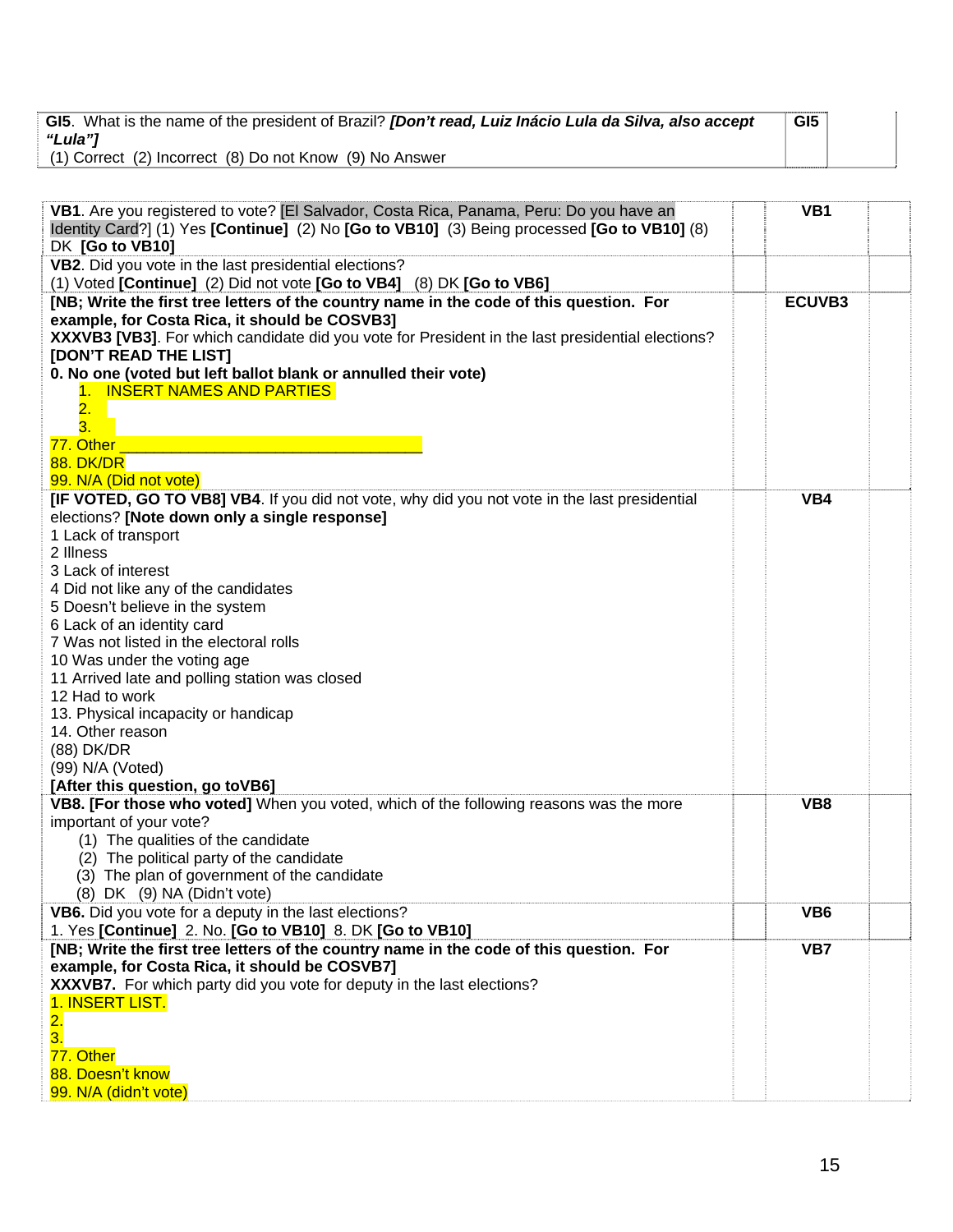| VB10. Do you currently identify with a political party?<br>(1) Yes [Continue] (2) No [Go to POL1] (8) DK [Go to POL1]                     | <b>VB10</b> |  |
|-------------------------------------------------------------------------------------------------------------------------------------------|-------------|--|
| [NB; Write the first tree letters of the country name in the code of this question. For example, for<br>Costa Rica, it should be COSVB11] |             |  |
| XXXVB11. Which political party do you identify with? [Don't read the list]                                                                |             |  |
| 1. (WRITE DOWN THE NAMES OF CURRENT POLITICAL PARTIES)                                                                                    |             |  |
|                                                                                                                                           |             |  |
|                                                                                                                                           |             |  |
| 4.                                                                                                                                        |             |  |
| 88. DK                                                                                                                                    |             |  |
| 99. NA                                                                                                                                    |             |  |

| <b>POL1.</b> How much interest do you have in politics: a lot, some, little or none? |                        |           |                | POL <sub>1</sub> |  |
|--------------------------------------------------------------------------------------|------------------------|-----------|----------------|------------------|--|
| 1) A lot 2) Some 3) Little 4) None 8) DK                                             |                        |           |                |                  |  |
| <b>POL2.</b> How often do you discuss politics with other people? (Read the options) |                        |           |                | POL <sub>2</sub> |  |
| 1) Daily 2) A few times a week                                                       | 3) A few times a month | 4) Rarelv | 5) Never 8) DK |                  |  |

| USE CARD "B" AGAIN.                                                                                                                                                                                                     |            |                |                         |                |               |     |                  |   |                 |  |
|-------------------------------------------------------------------------------------------------------------------------------------------------------------------------------------------------------------------------|------------|----------------|-------------------------|----------------|---------------|-----|------------------|---|-----------------|--|
| Now we are going to talk about some attitudes that people have. On a<br>scale from 1 to 7, where 1 means strongly disagree and 7 means<br>strongly agree, to what extent do you agree with the following<br>statements? | Str. Agree |                | Scale                   |                | Str. disagree |     | DK/<br><b>DR</b> |   |                 |  |
| AA1. A very effective way of correcting employees' mistakes is to<br>reprimand them in front of other employees. To what extent do you<br>agree with this practice?                                                     |            | $\overline{2}$ | $\overline{\mathbf{3}}$ | $\overline{4}$ |               | 5 6 |                  | 8 | AA1             |  |
| AA2. The person who contributes most money to the home is the one<br>who should have the final word in household decisions. To what extent<br>do you agree?                                                             |            |                |                         | 1 2 3 4 5 6    |               |     | 7                | 8 | AA <sub>2</sub> |  |
| AA3. At school, children should ask questions only when the teacher<br>allows it. To what extent do you agree?                                                                                                          | 1          | $\overline{2}$ | -3                      | 4              | $5^{\circ}$   | 6   | 7                | 8 | AA3             |  |
| AA4. When children behave badly, the parents are occasionally justified<br>in giving them a spanking. To what extent do you agree?<br>COLLECT CADD "D"                                                                  | 1          | 2              | $\mathcal{B}$           | 4              | 5             | 6   |                  | 8 | AA4             |  |

#### **COLLECT CARD "B"**

Have you ever felt discriminated or treated in an unjust manner because of your physical appearance or the way you talk in any of the following places?

| <b>DIS2:</b> In governmental offices (courts, ministries, city halls) |          |             | DIS <sub>2</sub> |
|-----------------------------------------------------------------------|----------|-------------|------------------|
| $(1)$ Yes                                                             | $(2)$ No | $(8)$ DK/NA |                  |
| <b>DIS3:</b> When you looked for a job in a company or business       |          |             | DIS <sub>3</sub> |
| $(1)$ Yes                                                             | $(2)$ No | (8) DK/NA   |                  |
| <b>DIS4:</b> In meetings or social events                             |          |             | DIS4             |
| $(1)$ Yes                                                             | $(2)$ No | $(8)$ DK/NA |                  |
| <b>DIS5:</b> In public places (in the street, market)                 |          |             | DIS <sub>5</sub> |
| $(1)$ Yes                                                             | (2) No   | $(8)$ DK/NA |                  |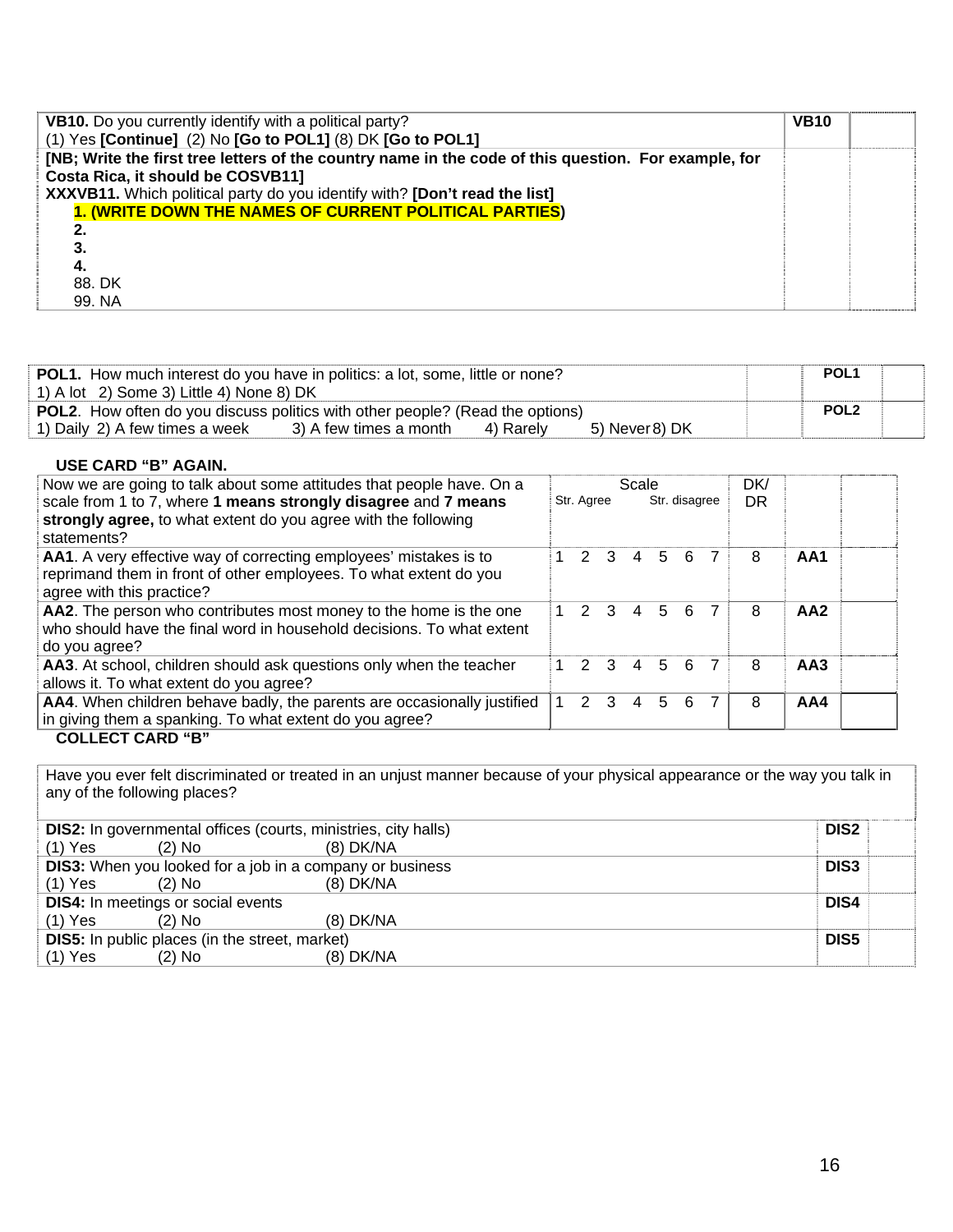And now to end, I am going to ask you a few questions for statistical purposes.

**ED**. What was the last year of education you passed?

\_\_\_\_\_ Year \_\_\_\_\_\_\_\_\_\_\_\_\_\_\_\_\_\_\_ (primary, secondary, university) = \_\_\_\_\_\_\_\_ total number of years **[Use the table below for the code]**

| None                         | U  |    |        |    |    |    | ED |  |
|------------------------------|----|----|--------|----|----|----|----|--|
|                              |    |    | 2<br>ີ |    | b  | 6  |    |  |
| Primary<br>Secondary         |    |    | 9      | 10 |    | 12 |    |  |
| University                   | 13 | 14 | 15     | 16 | 17 | 18 |    |  |
| Doesn't know/Doesn't respond | 88 |    |        |    |    |    |    |  |

| Q2. What is your age in years? ______________ years                                                                                                                                                                                                                                                                                                                                                                                                                                                                                                    | Q2             |  |
|--------------------------------------------------------------------------------------------------------------------------------------------------------------------------------------------------------------------------------------------------------------------------------------------------------------------------------------------------------------------------------------------------------------------------------------------------------------------------------------------------------------------------------------------------------|----------------|--|
| Q3. What is your religion? [don't read options]<br>(1) Catholic<br>(2) Non-Catholic Christian (including the Jehovah Witnesses)<br>(3) Other non-Christian<br>(4) Evangelical<br>$(5)$ None<br>(8) Doesn't know or doesn't want to say                                                                                                                                                                                                                                                                                                                 | Q <sub>3</sub> |  |
| [Show the list of ranges on Card E]                                                                                                                                                                                                                                                                                                                                                                                                                                                                                                                    | Q10            |  |
| Q10. Into which of the following income ranges does the total monthly income of this household fit,<br>including remittances from abroad and the income of all the working adults and children?<br>$(00)$ No income<br>$(01)$ Less than \$25<br>(02) \$26-\$50<br>$(03)$ \$51-\$100<br>(04) \$101-\$150<br>(05) \$151-\$200<br>(06) \$201-\$300<br>(07) \$301-\$400<br>$(08)$ \$401-500<br>(09) \$501-\$750<br>$(10)$ \$751-\$1,000<br>$(11)$ \$1,001 - \$1,500<br>$(12)$ \$1,501-\$2,000<br>(13) Above \$2,000<br>(88) DK/DR<br><b>COLLECT CARD E</b> |                |  |
| Q10A. Does your family receive remittances from abroad?                                                                                                                                                                                                                                                                                                                                                                                                                                                                                                | <b>Q10A</b>    |  |
| If "No $\rightarrow$ Mark 99, Go to Q10C;                                                                                                                                                                                                                                                                                                                                                                                                                                                                                                              |                |  |
| If "Yes" → Ask how much:<br><b>99. DK/DR</b>                                                                                                                                                                                                                                                                                                                                                                                                                                                                                                           |                |  |
| How much per month? (use the above codes, per month)                                                                                                                                                                                                                                                                                                                                                                                                                                                                                                   |                |  |
| Q10B. To what extent does this household depend on remittances from abroad?<br>$(1)$ A lot $(2)$ Some $(3)$ Little $(4)$ Nothing $(8)$ DK/NA                                                                                                                                                                                                                                                                                                                                                                                                           | Q10B           |  |
| Q10C. Do you have close relatives who lived before in this household and are now living abroad?<br>[If answer "Yes", Ask where]<br>(1) Yes, in the United States only<br>(2) Yes, in the United States and in other countries<br>(3) Yes, in other countries (not in the United States)<br>$(4)$ No<br>(8) DK/NA                                                                                                                                                                                                                                       |                |  |
| Q14. Do you have any intentions to go to live or work in another country in the next three years?<br>1) Yes 2) No 8) DK/DR                                                                                                                                                                                                                                                                                                                                                                                                                             | Q14            |  |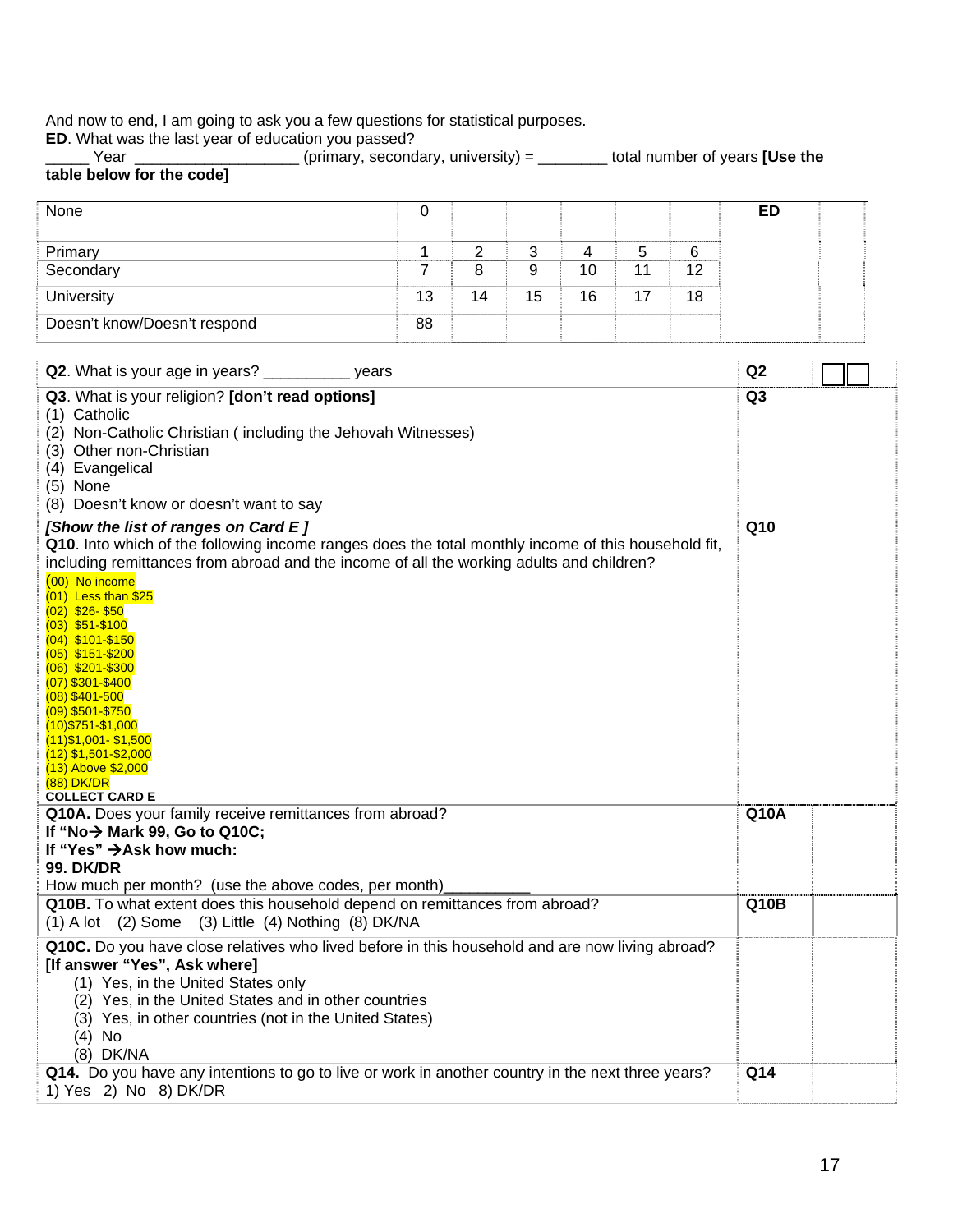| <b>Q10D.</b> The salary that you receive and the total family income: [ Read the options]<br>1. Is enough, you can save<br>2. Is just enough, you can not save<br>3. Is not enough, you can not pay your bills<br>4. Is not enough, you can not cover your basic needs<br>8. [Don't read] DK/DR | Q10D |  |
|-------------------------------------------------------------------------------------------------------------------------------------------------------------------------------------------------------------------------------------------------------------------------------------------------|------|--|
| Q11. What is your civil status? [Don't read options]<br>(1) Single (2) Married (3) Common law marriage (4) Divorced (5) Separated (6) Widowed (8)<br>DK/DR                                                                                                                                      | Q11  |  |
| Q12. How many children do you have? ____<br>$(0 = none)$ DK8                                                                                                                                                                                                                                    | Q12  |  |

| <b>ETID</b>   |       |
|---------------|-------|
|               |       |
| <b>ETIDA</b>  |       |
| LENG1         |       |
| <b>LENG1A</b> |       |
|               |       |
|               |       |
|               | LENG4 |

To end, could you tell me if you have the following in your house: *(read out all items]*

| io ona, oodid you ton mo in you have the following in your house. <b>[roug out an home]</b> |          |           |           |                   |                  |  |
|---------------------------------------------------------------------------------------------|----------|-----------|-----------|-------------------|------------------|--|
| <b>R1.</b> Television set                                                                   |          | (0) No    |           | $(1)$ Yes         | R <sub>1</sub>   |  |
| R3. Refrigerator                                                                            | $(0)$ No |           |           | $(1)$ Yes         | R <sub>3</sub>   |  |
| <b>R4.</b> Conventional<br>telephone (not cellular)                                         | $(0)$ No |           |           | $(1)$ Yes         | R4               |  |
| R4A. Cellular telephone                                                                     |          | $(0)$ No  |           | $(1)$ Yes         | R <sub>4</sub> A |  |
| R5. Vehicle                                                                                 | (0) No   | $(1)$ One | $(2)$ Two | (3) Three or more | R <sub>5</sub>   |  |
| R6. Washing machine                                                                         |          | $(0)$ No  |           | $(1)$ Yes         | R <sub>6</sub>   |  |
| <b>R7.</b> Microwave oven                                                                   |          | (0) No    |           | $(1)$ Yes         | R7               |  |
|                                                                                             |          |           |           |                   |                  |  |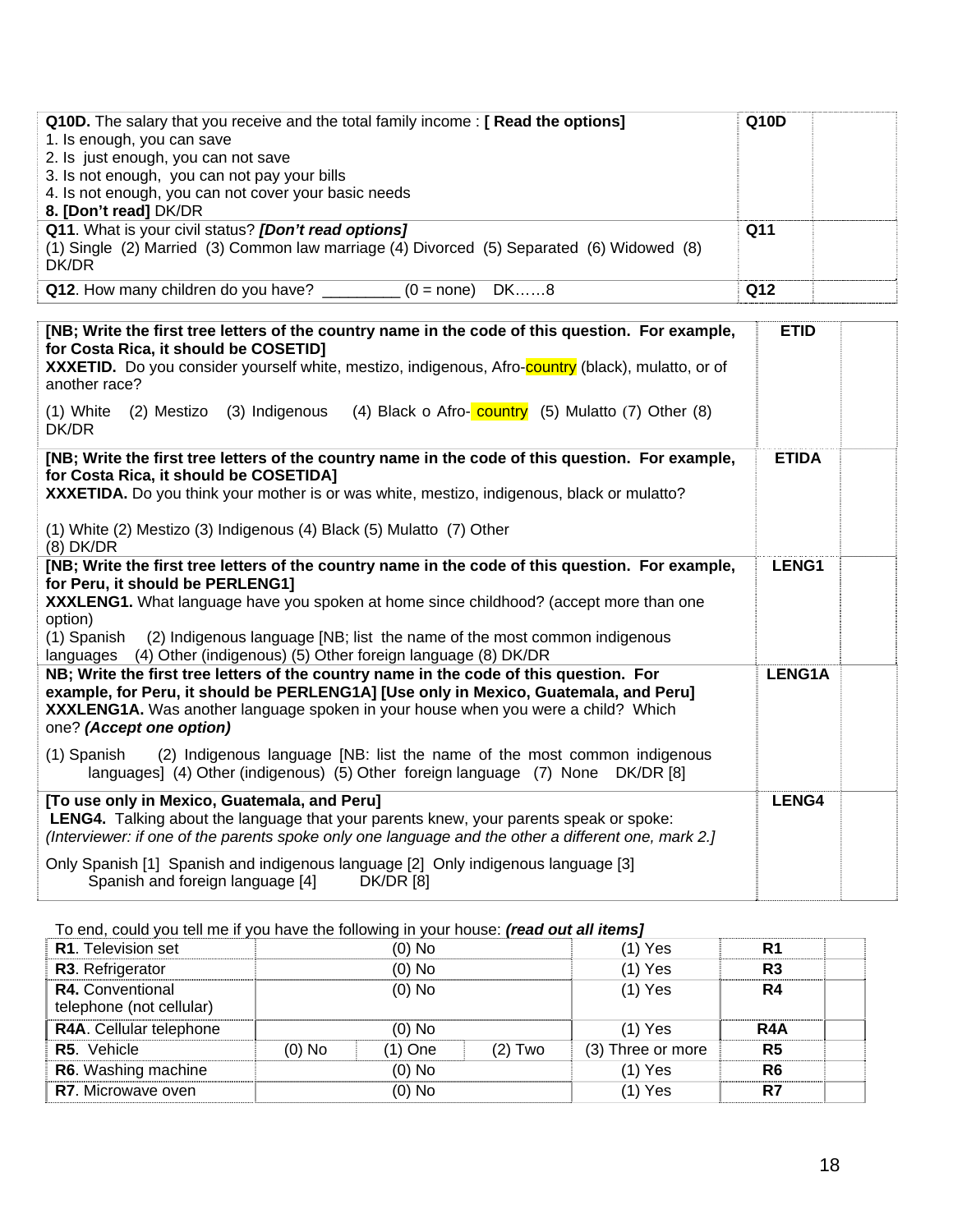| R8. Motorcycle                                             | $(0)$ No                                                                    | $(1)$ Yes | R <sub>8</sub>  |  |
|------------------------------------------------------------|-----------------------------------------------------------------------------|-----------|-----------------|--|
| R12. Drinking water                                        | $(0)$ No                                                                    | $(1)$ Yes | R <sub>12</sub> |  |
| indoors                                                    |                                                                             |           |                 |  |
| R14. Indoor bathroom                                       | $(0)$ No                                                                    | $(1)$ Yes | <b>R14</b>      |  |
| R15. Computer                                              | $(0)$ No                                                                    | $(1)$ Yes | R <sub>15</sub> |  |
|                                                            |                                                                             |           |                 |  |
|                                                            | OCUP1. What is your main occupation? [ Don't read the options; if R         | OCUP1     |                 |  |
|                                                            | answers that they are not working or unemployed, ask what was their         |           |                 |  |
|                                                            | previous occupation (mark appropriate number) and then answer "NO"          |           |                 |  |
| for the next question (OCUP4)]]                            |                                                                             |           |                 |  |
| 1. Professional, manager<br>2. Technician                  |                                                                             |           |                 |  |
| 3. Office worker                                           |                                                                             |           |                 |  |
| 4. Sales person                                            |                                                                             |           |                 |  |
| 5. Farmer                                                  |                                                                             |           |                 |  |
| 6. Farmhand                                                |                                                                             |           |                 |  |
| 7. Artisan                                                 |                                                                             |           |                 |  |
| 8. Domestic servant                                        |                                                                             |           |                 |  |
| 9. Other services                                          |                                                                             |           |                 |  |
| 10. Skilled worker                                         |                                                                             |           |                 |  |
| 11. Unskilled worker                                       |                                                                             |           |                 |  |
| 12. Student [Go to MIG1]<br>13. Housewife [Go to MIG1]     |                                                                             |           |                 |  |
| 14. Retired/with independent means [Go to MIG1]            |                                                                             |           |                 |  |
| 88. DK                                                     |                                                                             |           |                 |  |
| <b>OCUP4.</b> Are you currently working?                   |                                                                             | OCUP4     |                 |  |
| 1. Yes (Continue to next question)                         |                                                                             |           |                 |  |
| 2. No (skip to DESOC2)                                     |                                                                             |           |                 |  |
| 8. DK/NR                                                   |                                                                             |           |                 |  |
| 9. N/A                                                     |                                                                             |           |                 |  |
| <b>OCUP1A</b> In this job are you: [Read the options]      |                                                                             | OCUP1A    |                 |  |
| enterprise?                                                | 1. A salaried employee of the government or an independent state-owned      |           |                 |  |
| 2. A salaried employee in the private sector?              |                                                                             |           |                 |  |
| 3. Owner or partner in a business                          |                                                                             |           |                 |  |
| 4. Self-employed                                           |                                                                             |           |                 |  |
| 5. Unpaid worker                                           |                                                                             |           |                 |  |
| 8. DK                                                      |                                                                             |           |                 |  |
| 9. N/A                                                     |                                                                             |           |                 |  |
|                                                            | <b>OCUP1B1</b> Besides you, how many employees are there in the place where | OCUP1B1   |                 |  |
| you work? [Read Options]                                   |                                                                             |           |                 |  |
| (1) Less than 5 employees<br>(2) Between 5 and 9 employees |                                                                             |           |                 |  |
| (3) Between 10 and 19 employees                            |                                                                             |           |                 |  |
| (4) Between 20 and 100 employees                           |                                                                             |           |                 |  |
| (5) More than 100 employees                                |                                                                             |           |                 |  |
| $(8)$ DK                                                   |                                                                             |           |                 |  |
| $(9)$ . N/A                                                |                                                                             |           |                 |  |
| <b>OCUP1C.</b> Do you have Medical insurance?              |                                                                             | OCUP1C    |                 |  |
| Yes<br>1.                                                  |                                                                             |           |                 |  |
| 2.<br>No                                                   |                                                                             |           |                 |  |
| DK/DR<br>8.<br>9.<br>N/A                                   |                                                                             |           |                 |  |
|                                                            |                                                                             |           |                 |  |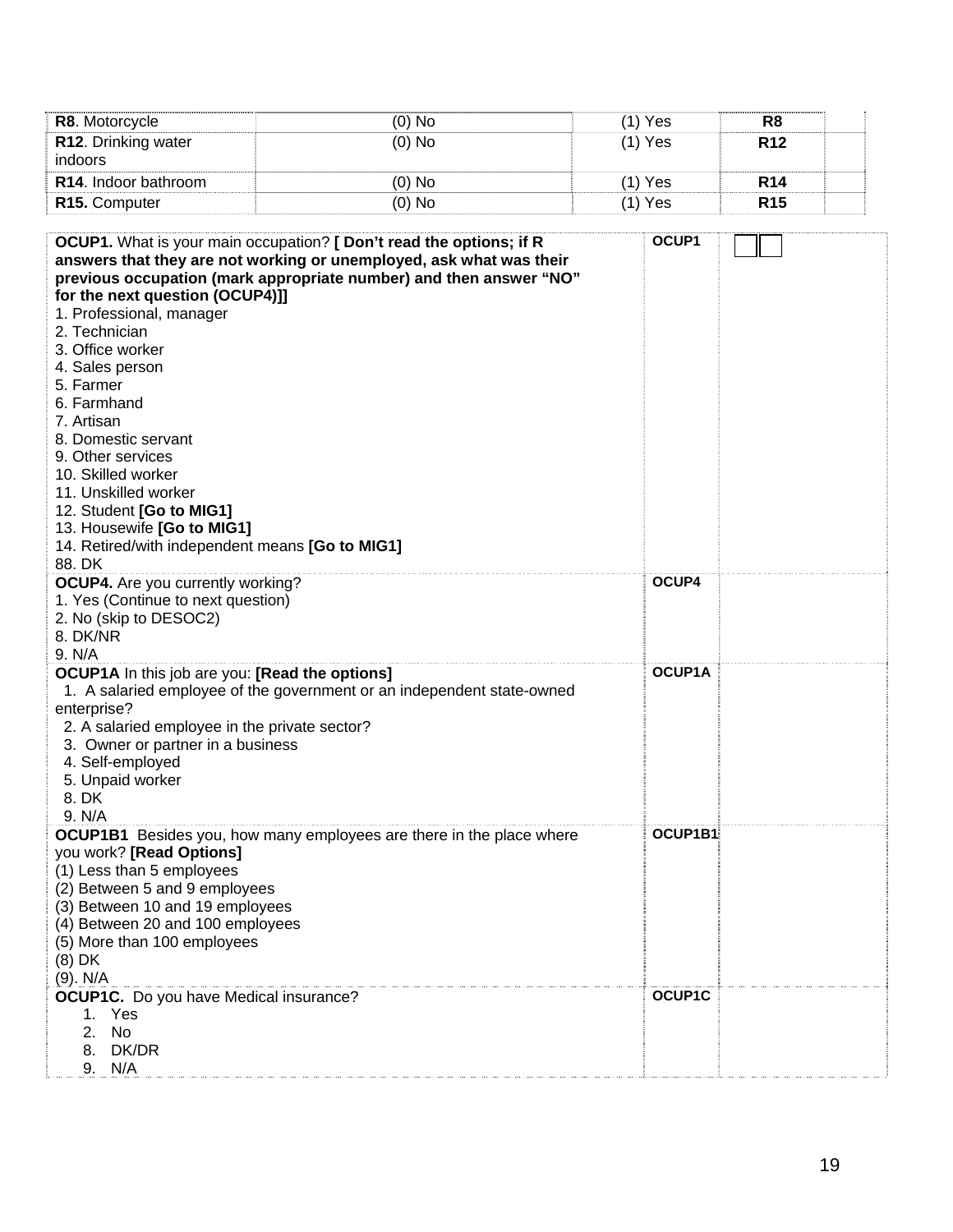|                                    |         | <b>DESOC2. IF RESPONSE IS "YES" OR WAS UNEMPLOYED</b> =>For how many weeks during | <b>DESOC2</b> |  |
|------------------------------------|---------|-----------------------------------------------------------------------------------|---------------|--|
| the last year were you unemployed? |         |                                                                                   |               |  |
| weeks                              | (88) DK | (99) N/A (Retired/with independent means)                                         |               |  |

| <b>MIG1.</b> During your childhood, where did you mainly live? In the country? In a town? Or in a<br>city?:<br>In the country 2. In a town 3. In a city 8. DK/DR<br>1.                                                                                 | MIG1             |  |
|--------------------------------------------------------------------------------------------------------------------------------------------------------------------------------------------------------------------------------------------------------|------------------|--|
| <b>MIG2.</b> where were you living 5 years ago? <b>[Read options]</b><br>1. In the same municipality [Go to TI] 2. In another municipality in the country [Continue] 3.<br>In another country [Go to TI] 8. DK/DR [Go to TI]                           | MIG <sub>2</sub> |  |
| <b>MIG3.</b> The place where you were living 5 years ago was: <b>[Read options]</b><br>(1) A town or city smaller than this one<br>(2) A town or city larger than this one<br>(3) A town or city like this one<br>$(8)$ DK<br>(9) NA (did not migrate) | MIG4             |  |

| Time interview ended                                |  |  |  |
|-----------------------------------------------------|--|--|--|
| TI.<br>Duration of interview [minutes, see page #1] |  |  |  |

*These are all the questions I have. Thank you very much for your cooperation.* 

| I swear that this interview was carried out with the person indicated above. |  |
|------------------------------------------------------------------------------|--|
| Comments:                                                                    |  |
| Signature of the person who entered the data                                 |  |
| Signature of the person who verified the data                                |  |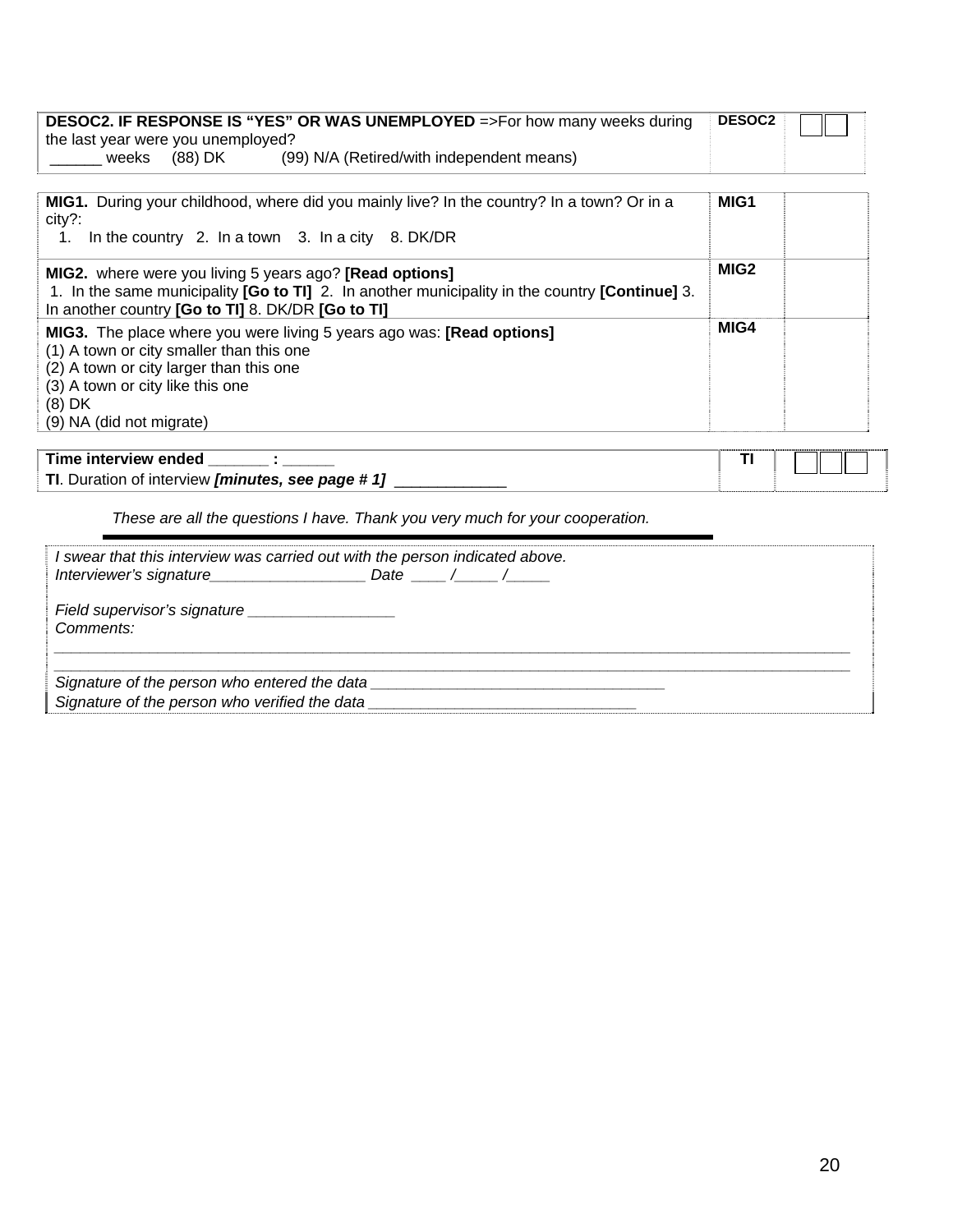

# 1 2 3 4 5 6 7 8 9 10 Left Right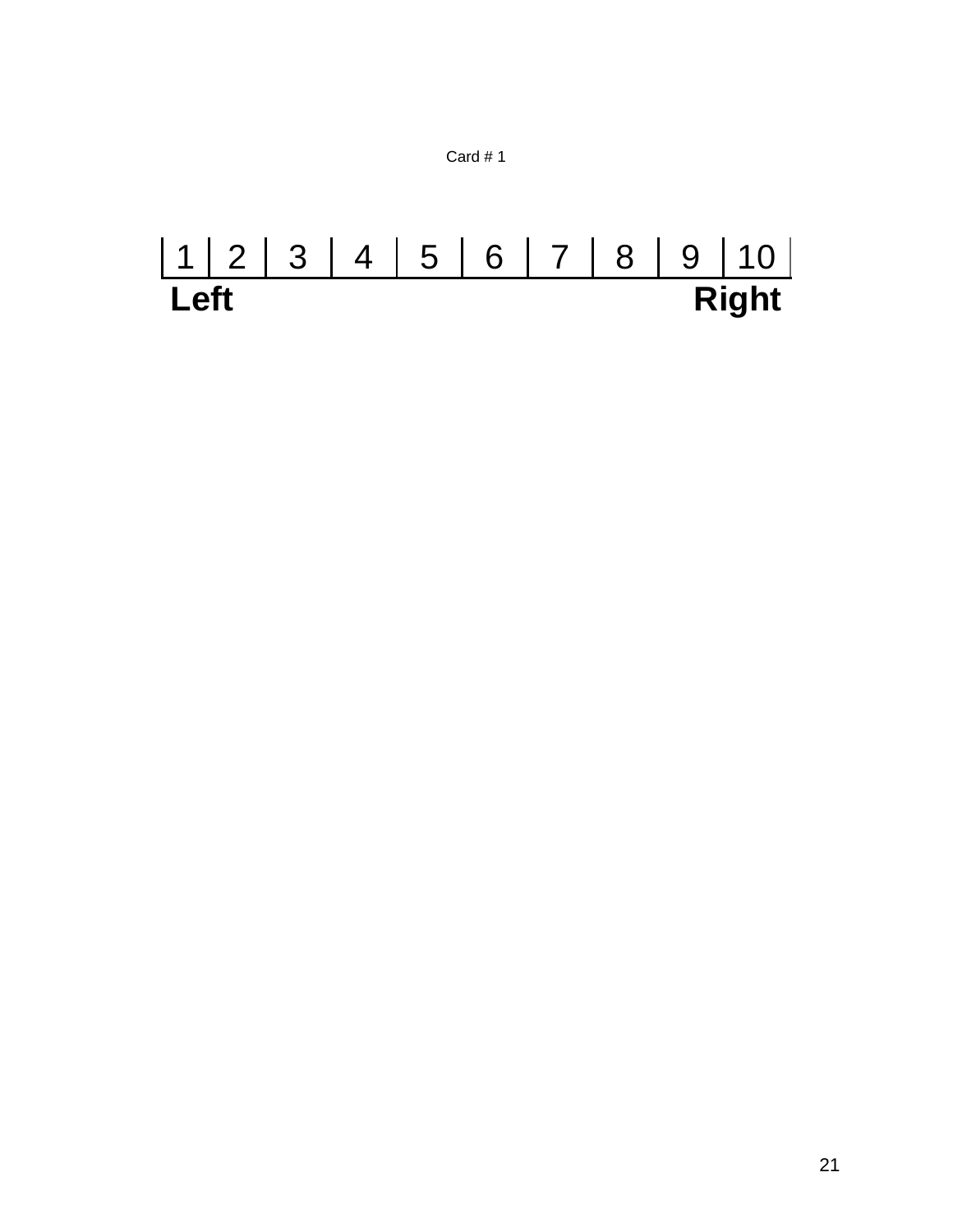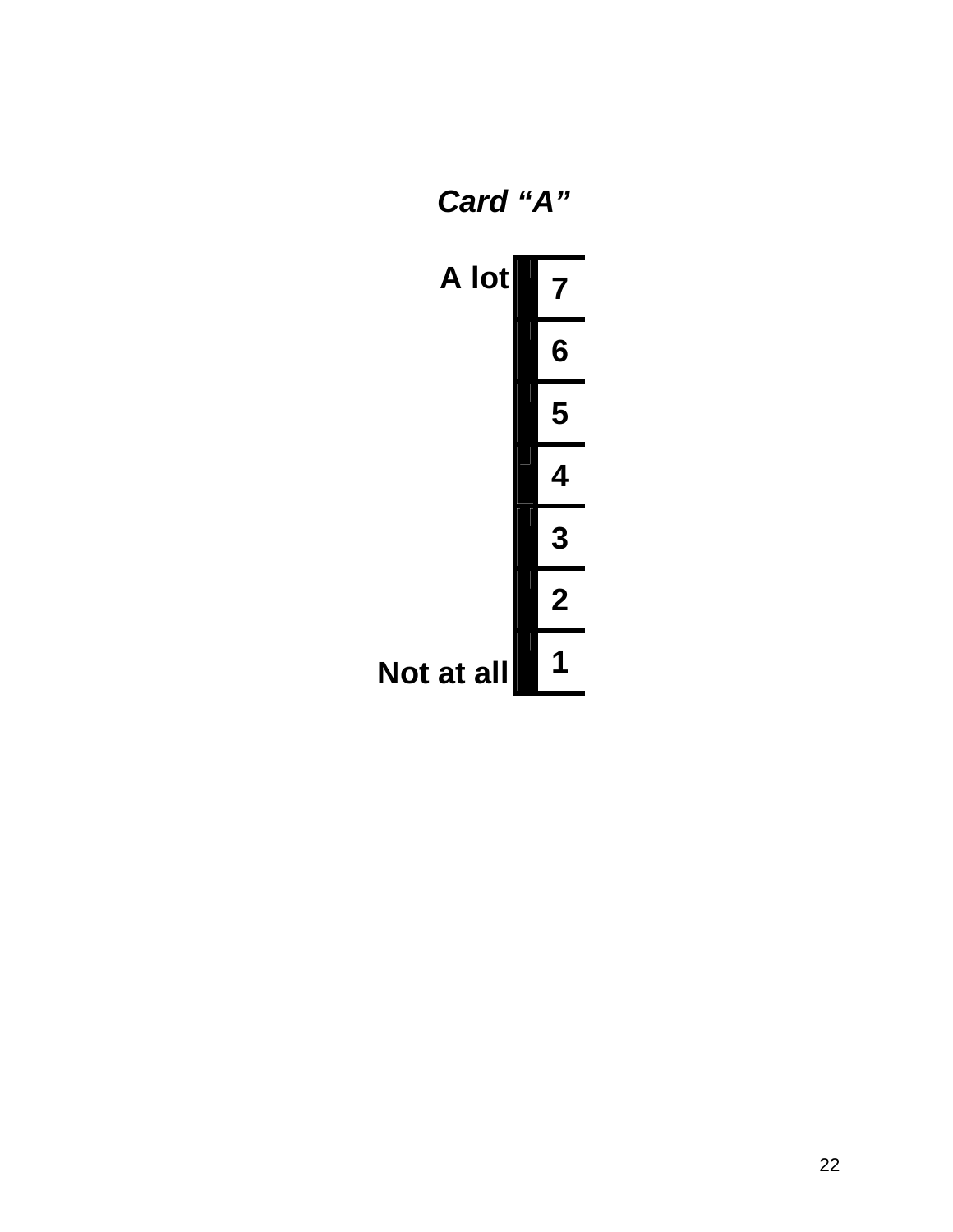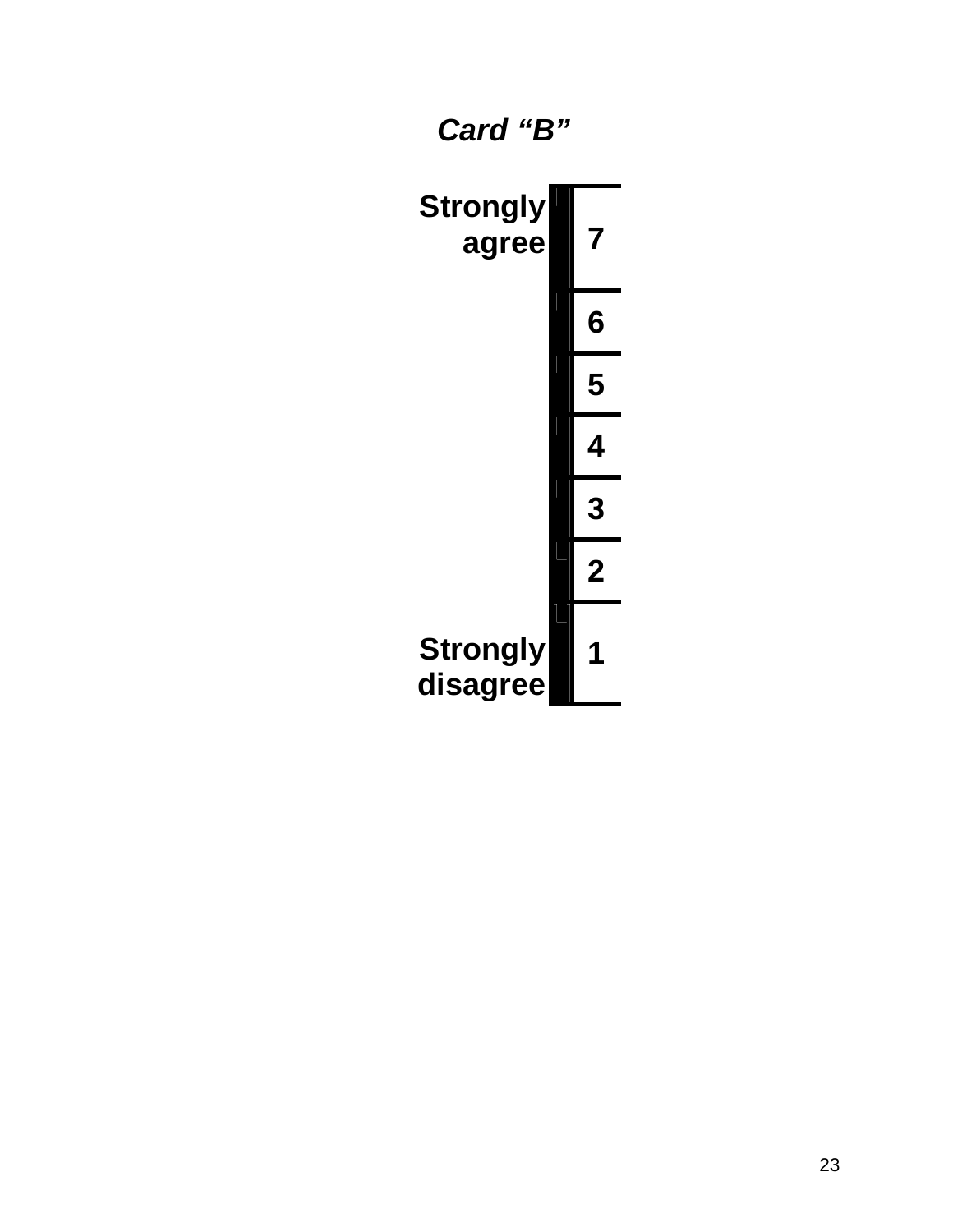